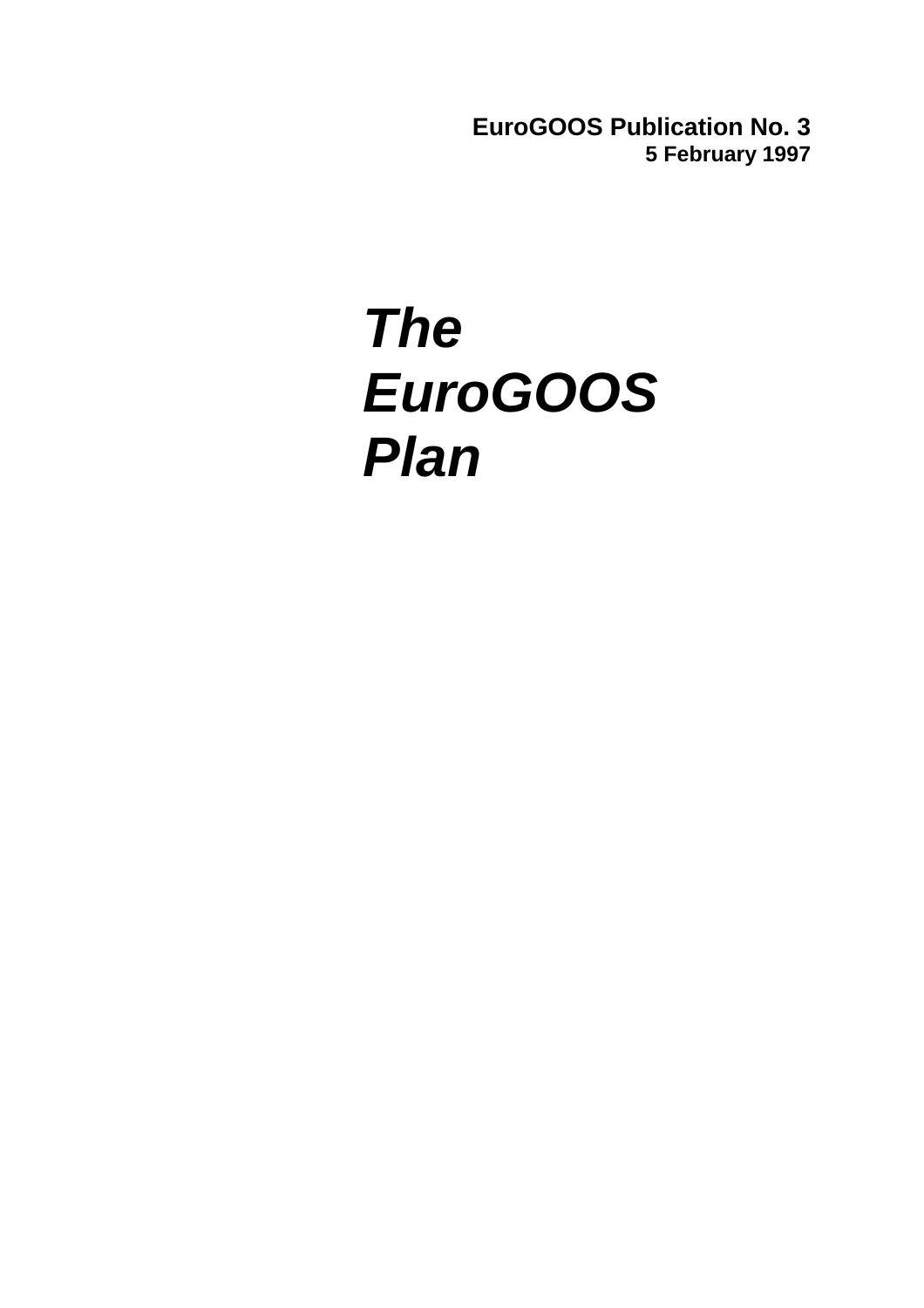#### **Executive Committee of EuroGOOS**

J D Woods, UK (Chairman) H Dahlin, SMHI, Sweden L Droppert, RIKZ, The Netherlands M Glass, IFREMER, France S Vallerga, CNR, Italy N C Flemming, NERC, UK (Director)

Published by: EuroGOOS Office, Room 346/18 Southampton Oceanography Centre Empress Dock, Southampton SO14 3ZH, UK Tel: +44 (0)1703 596 242 or 262 Fax: +44 (0)1703 596 399<br>E-mail: N.Flemming@soc.sot E-mail: N.Flemming@soc.soton.ac.uk<br>WWW: http://www.soc.soton.ac.uk/OT WWW: http://www.soc.soton.ac.uk/OTHERS/EUROGOOS/eurogoosindex.html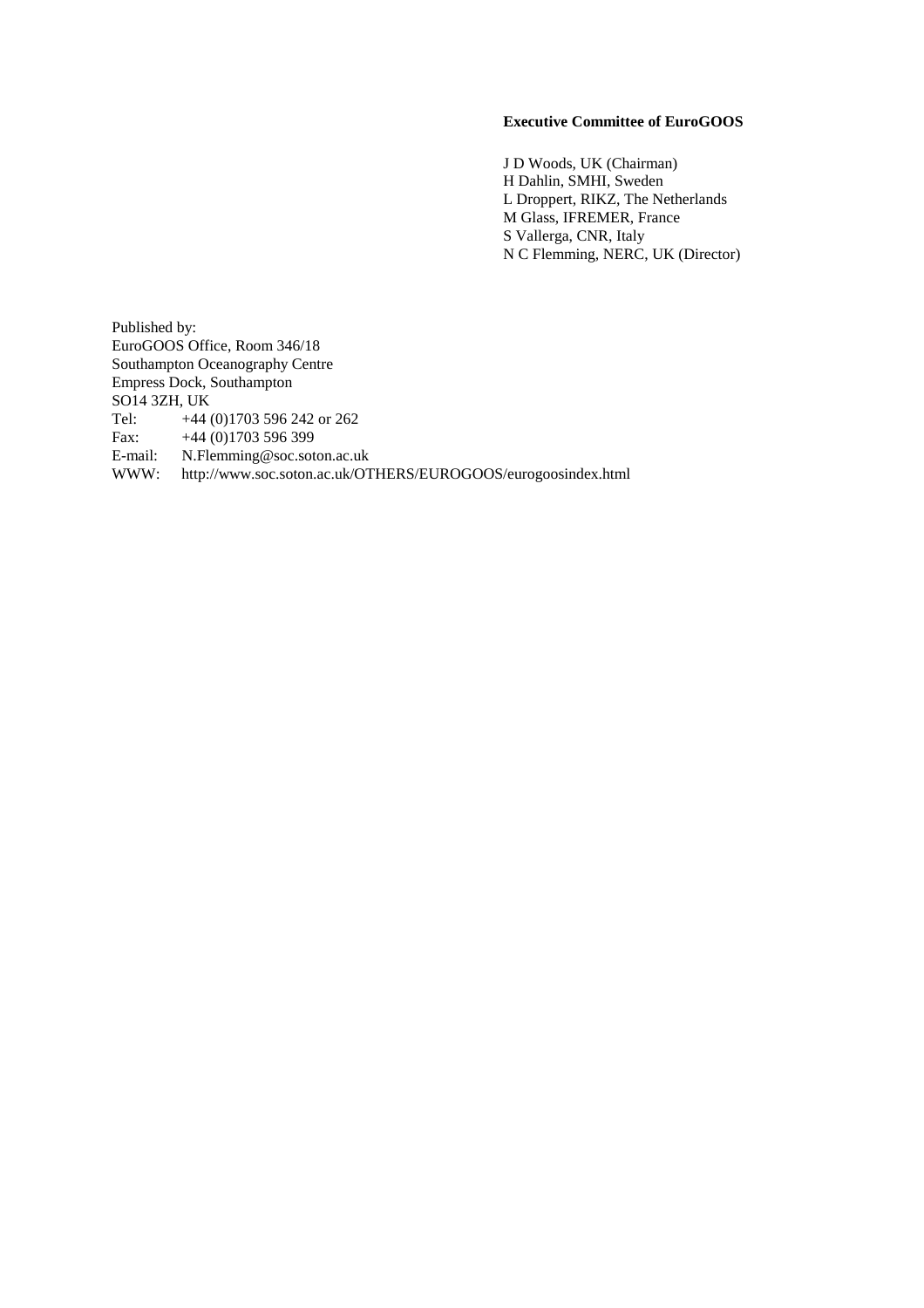### *Contents*

- Preface
- Introduction
- Goals of EuroGOOS
- Projects and implementation
- EuroGOOS Atlantic
- EuroGOOS Arctic
- EuroGOOS Baltic
- Mediterranean Forecasting System
- North West European Shelf Seas
- Capacity building in developing countries
- Global participation: a Global Pilot Project
- Strategic sectors and generic support
- Funding

#### Annexes 1. Projects at present organised by EuroGOOS Members

- 2. Projects planned for the immediate future
- 3. Acronyms
- 4. Addresses

EuroGOOS 1997

First published 1997

ISBN 0-904175-22-7

To be cited as:

J D Woods, H Dahlin, L Droppert, M Glass, S Vallerga and N C Flemming (1996) "The Plan for EuroGOOS", EuroGOOS Publication No. 3, Southampton Oceanography Centre, Southampton. ISBN 0-904175-22-7.

| Publication No. 1 | Strategy for EuroGOOS 1996  |
|-------------------|-----------------------------|
| Publication No. 2 | EuroGOOS Annual Report 1996 |

#### Cover picture

*Large image:* "A water perspective of Europe", courtesy of Swedish Meteorological and Hydrological Institute. The white lines show the watershed boundaries between the different catchment areas flowing into the regional seas of Europe.

*Inset image:* Height of the sea surface in the north Atlantic and Arctic simulated by the OCCAM global ocean model, courtesy of David Webb, James Rennell Division, Southampton Oceanography Centre.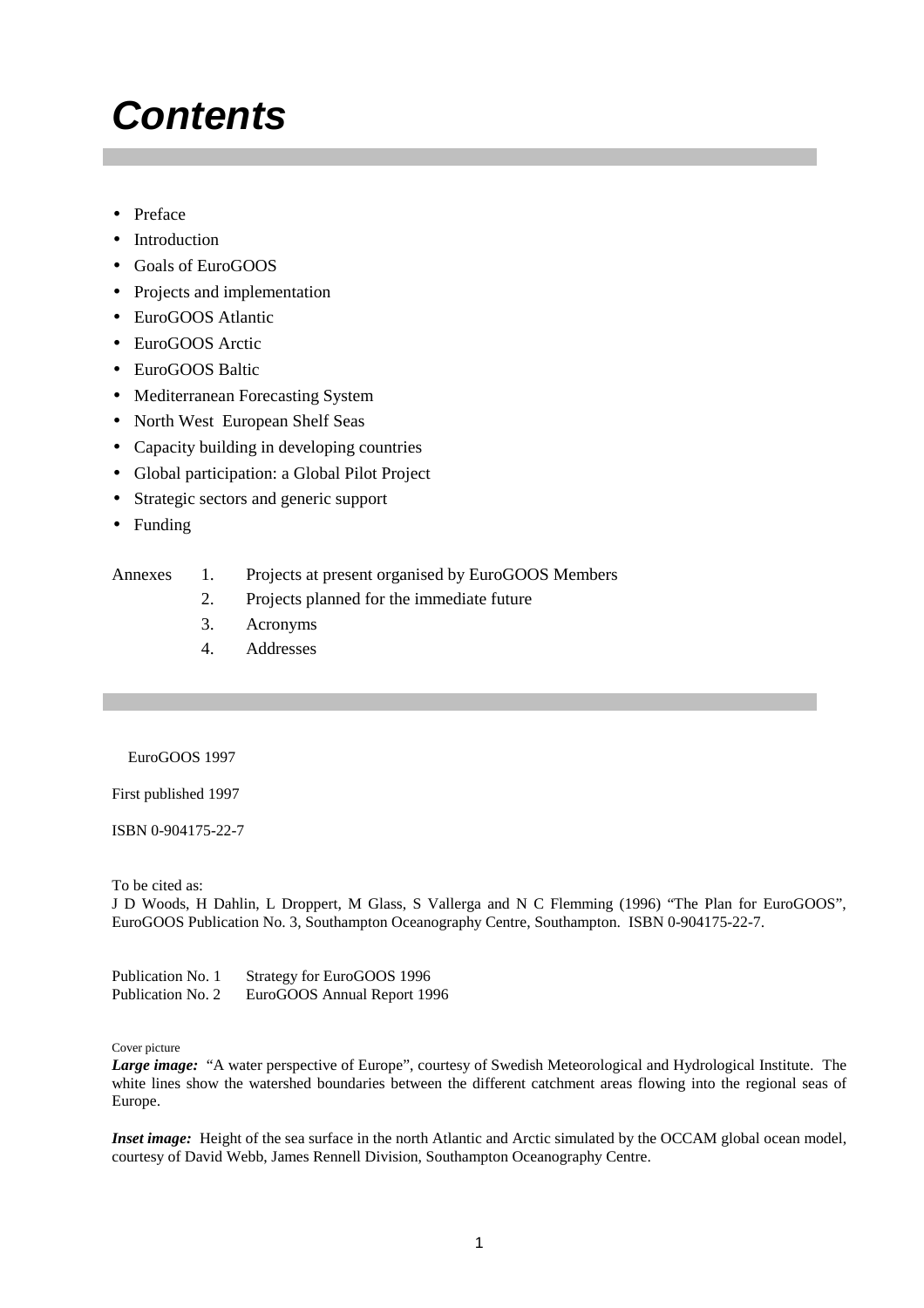### *Preface*

The next ten years will be a period of unprecedented change. This applies to marine science and technology as to all other sectors. New technology must be absorbed rapidly and integrated with new industries to ensure expanding employment. Europe must exploit these growth areas where its technical ability, knowledge-base, and integration across borders allow it to compete on a truly global scale. The relationship between technological society and the environment - eco-efficiency - is now a critical factor on every time and space scale, from hours to decades and from the local to the global.

The European Association for the Global Ocean Observing System (EuroGOOS) exists to maximise the benefits to Europe from operational oceanography within the framework of the Global Ocean Observing System (GOOS). EuroGOOS Member Agencies are already deeply committed to conducting marine research, to conducting operational oceanography, and delivering products to customers (See Annexe 1). Extensive customer research has been carried out, and EuroGOOS has identified both the customer community, and the products which they need. The scale of the business generated in operational oceanography will be of the order of 5000 jobs, with a turnover of the order of 500 million Ecu per year.

The provision of a service, created collaboratively by European and national agencies, which gives a forecast of the state of the coast, seas, and ocean, will support hundreds of other industries. The benefit to European industry and maritime services is of the order of 2 to 5 bn Ecu per year. The same observational system will help to predict climate change and sea level rise.

Exploiting the trend to globalisation, Europe can export its hardware and services in this sector of operational oceanography, and establish competitive advantages alongside USA and Japan. If we fail in this, European industries will buy their ocean forecast services from Japan, USA and a few other technically developed countries.

European citizens expect new industries to improve their quality of life, work, and the environment, and to support sustainable growth. They expect that nations will collaborate in a system of intelligent management of the planetary environment, preventing or minimising the adverse impacts of

climate change, and maintaining biodiversity. If European agencies and countries collaborate in monitoring and predicting the oceans and seas, through an effective system of operational oceanography, these objectives will be advanced and supported.

The EuroGOOS Plan is based on the 'Strategy for EuroGOOS', published in October 1996. An expanded version of the Plan will be published in June 1997, including a range of specialist annexes. 'The Strategy for EuroGOOS' was widely distributed, and was discussed at the EuroGOOS Conference. The Strategy was strongly supported, and leads logically to a brief, factual, and concrete set of actions which constitute the present Plan. This Plan is designed for discussion during the term of the Netherlands Presidency of the EU, and so that the development of EuroGOOS can be discussed in the Commission, and to inform Members of the European Parliament.

The funding of projects on this scale may be through Framework 5 as Research and Technological Development (RTD), through those Directorates concerned with Transport, Fisheries, or Energy, as appropriate, or through concern with Infrastructure or support for the Regions. Under all these headings EuroGOOS has much to offer.

EuroGOOS has the characteristics of a new infrastructure linking existing national bodies, and could be developed as a pilot for EU intervention. The methods of co-ordination and support which are needed to maximise the efficiency and benefits from EuroGOOS include co-ordination and collaboration in applied oceanographic research and preoperational research; collaboration in demonstration projects and pre-operational trials; the strengthening of infrastructure in both research and implementation of operational services; regional collaboration to develop the best products for the states bordering each regional sea; and co-operation between all agencies in EuroGOOS to maximise the European exploitation of the global markets.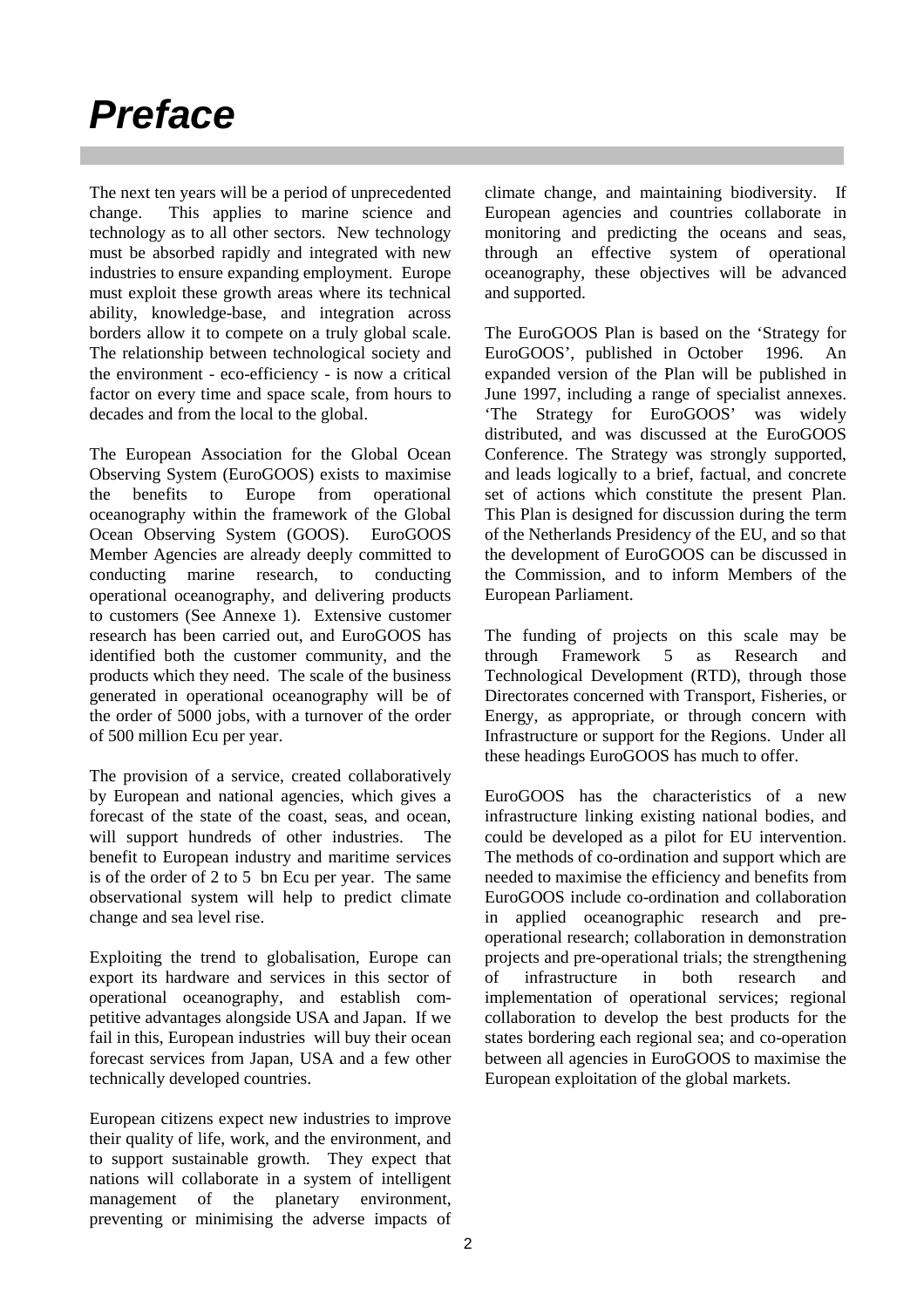### *Introduction*

United Nations Agencies (IOC, WMO, UNEP) and the International Council of Scientific Unions (ICSU) have established the Global Ocean Observing System (GOOS). EuroGOOS is the Association of European national agencies established to provide forecasts of the ocean, coastal seas, and climate by means of monitoring and modelling the state of the sea, within the framework of GOOS. The business of measuring, monitoring, modelling, and forecasting is called operational oceanography.

Investment of research in operational oceanography during Framework 5, combined with operational development in the Directorates responsible for Transport, Fisheries, Energy, and the Environment, will result in a new business with the potential to employ 5000 people, a turnover of 500 million Ecu per year, and providing benefits to numerous other industries and services with a net benefit of the order of 2 to 5 bn ECU per year.

GOOS is supported by the Agenda 21 report published by the United Nations Conference on the Environment and Development (UNCED) in 1992. The subsequent Conventions on the Climate, Biodiversity, and Sustainable Development all require a full understanding and management of the ocean if they are to be implemented successfully. GOOS and EuroGOOS provide the only means by which the nations of the world can measure, model, and predict the state of the world oceans.

Recent developments in satellite observations of the ocean, super-computers, remote-controlled autonomous subsea vehicles, data transmission, ocean modelling software, and micro-miniaturisation of instruments, permit the design of an economically justified observing system. An OECD workshop on the economics of GOOS was held in Tokyo in 1993.

The purpose of the EuroGOOS Plan is to:

- Implement the 'Strategy for EuroGOOS'.
- Define the steps needed to produce economic and social benefits for Europe from EuroGOOS
- Inform EU Institutions, the EC, Council of Ministers, and European Parliament.
- Outline the costs and benefits of EuroGOOS, and suggest methods of funding
- Promote the development of national and European co-ordination in order to implement the Plan

High technology marine industries depend upon increasingly sophisticated data and environmental services for design of structures and operations. The deepest exploitation of offshore oil is now in a depth of 1650 m of sea water. Pipelines for oil and gas are routinely laid for hundreds of km on the European continental shelf. Exploration for and production of offshore oil and gas are now carried out in the North Atlantic west of the Shetlands, off Norway, and in the Arctic ocean off the coast of Russia, as well as in the North Sea and Mediterranean. Fibre optic communications cables are laid across every ocean. Fisheries require ever more data for efficient management and conservation of stocks. Shipping requires increasingly sophisticated information on wind, waves, currents and ice so as to enhance safety, speed, and efficiency. Marine tourism is one of the fastest growing sectors, and is the dominant source of marine revenue in several countries. The investment in so many marine industries and services leads to a greater mass of capital equipment and installations at risk. Operational oceanography provides an essential service, with forecasts of the maritime conditions, and management information for control of pollution and coastal protection.

Marine conditions have a controlling influence on the weather, both over the ocean and over the land. Improved availability of ocean forecasting models and shelf seas models will generate benefits in weather forecasts in the medium term, and improve seasonal statistical forecasts of weather looking months ahead. Ultimately, coupled ocean atmosphere models will provide the only hope of predicting climate variability and climate change on timescales of several years to decades.

Industrial and commercial organisations expect that governments will provide the infrastructure for ocean modelling and prediction on the global and European scales. They regard it as feasible and necessary. The general public expects ocean monitoring to be conducted in such a way that the health of the oceans is protected, and biodiversity is preserved. The means to achieve these ends are becoming available, and the political climate is right.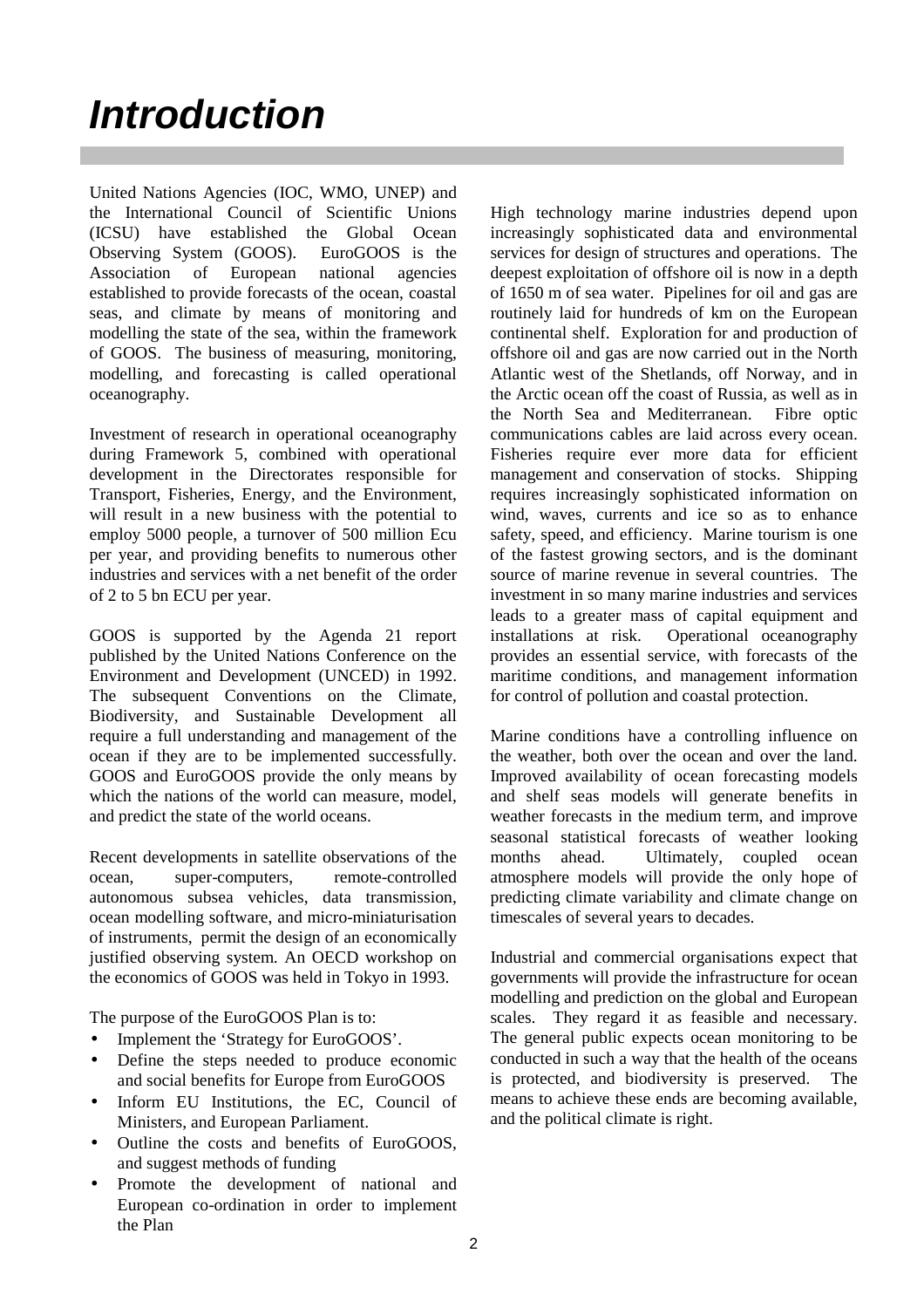The structure of EuroGOOS, Goals, Aims, Strategic thematic Sectors, and Projects, is shown in the box opposite. The Goals of EuroGOOS are the long term over-riding reasons for developing operational oceanography in order to provide benefits to Europe. These goals are supported by a group of Aims, which are more technical and organisational. These in turn are achieved by implementing operational projects, supported by thematic research and development.

The Goals of EuroGOOS are:

**Goal 1. Building on Scientific Success**. Now is the time to gain the full benefits from the last 50 years of investment in marine science and technology in Europe. Integration of present skills into global and regional modelling, with forecasting, will provide a new range of profitable services.

**Goal 2. Creating new Operational Marine Services.** Operational oceanography will create new businesses in Europe, and new jobs. Operational oceanography provides predictions and forecasts which will improve the efficiency of industries and services presently contributing 200 bn Ecu per year to the European GNP.

**Goal 3. Developing a Global System.** The public expects a collaborative scientific approach to planetary environmental management. To succeed, we must learn to predict the ocean and coastal seas. European collaboration will permit Europe to wield influence on a global scale.

#### **The Aims of EuroGOOS are to:**

- Assess the economic and social benefits to Europe from forecasting marine and coastal conditions and the marine contribution to climate forecasting.
- Prioritise the benefits to Europe from operational oceanography
- Promote the development of technological, computer, and science-based industries which will advance European operational oceanography for predicting the state of the ocean.
- Establish a concerted European approach to the planning and implementation of the Global Ocean Observing System (GOOS)
- Ensure routine collaboration between European national and multi-national agencies so as obtain

maximum economic and social benefit from the new business of operational oceanography.

Achievement of the goals and aims of EuroGOOS will produce benefits in many sectors of industry, environmental management, and services such as public health. The implementation of the EuroGOOS Plan requires collaboration between agencies responsible for maritime transport, environmental management, coastal defences and flood prevention, fisheries, harbours, offshore oil and gas, tourism, maritime research, and marine technology. Since the formation of EuroGOOS in 1994 most countries with Member agencies in EuroGOOS have formed national co-ordination groups to plan their participation in both GOOS and EuroGOOS. These groups can sum the advantages which result from improved maritime forecasts, and assess the total national benefit.

EuroGOOS Members, both nationally and collaboratively, have conducted market research surveys, liaison with industry and SMEs, and held workshops and conferences to ensure that the services planned through EuroGOOS are designed directly to meet economic, social, and environmental needs. By developing these services in collaboration we achieve goals which are not attainable any other way, and save money.

Europe is in a strong position to lead in the ocean revolution. The EuroGOOS Plan shows the way. No single European country can monitor and predict all the sea areas which influence its own economic, environmental and social conditions. Nor can a single country make a significant contribution to the global structure and implementation of GOOS. Together we can.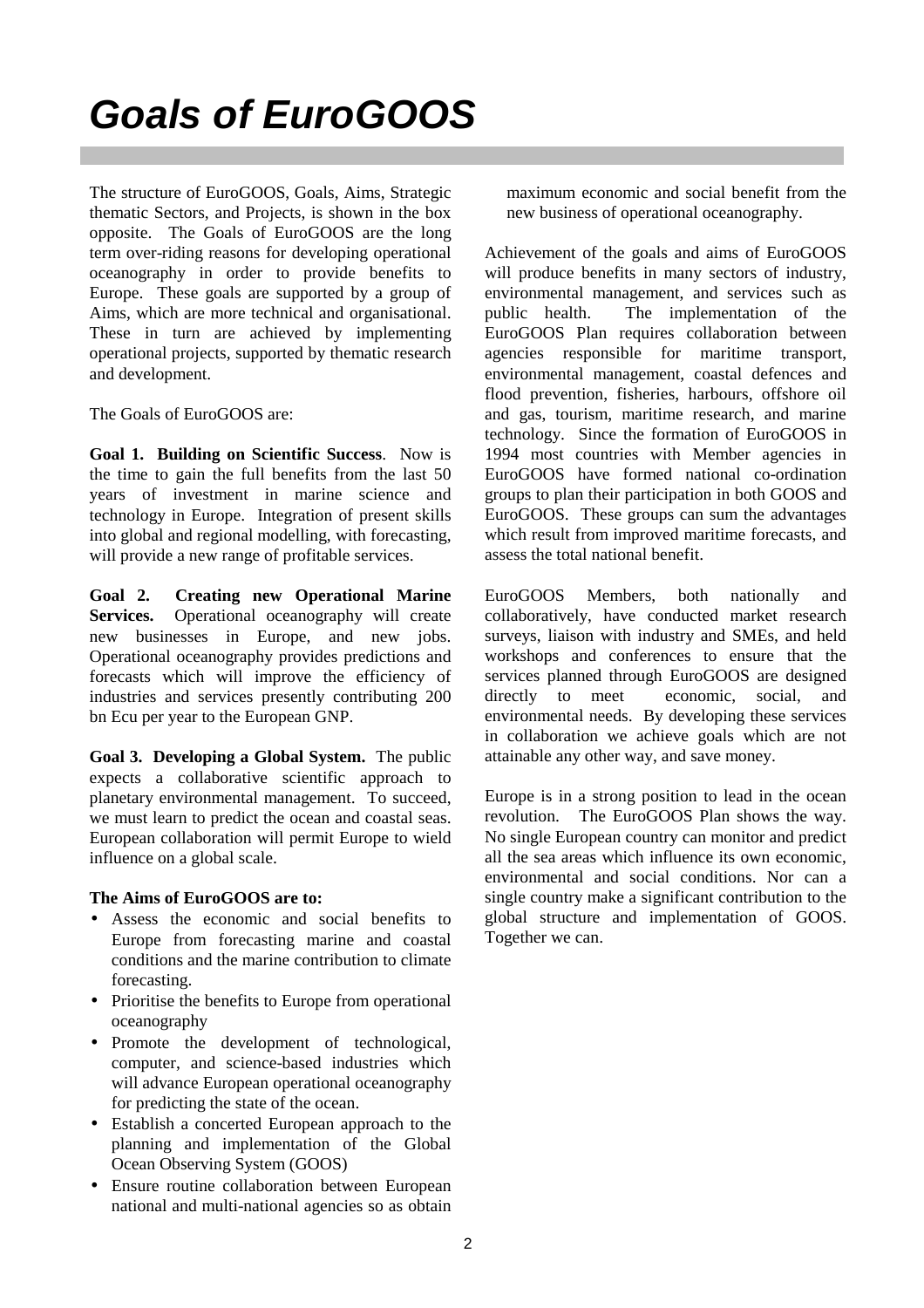### *Projects & implementation*

The Strategy for EuroGOOS sets out phases for the development of EuroGOOS.

> Phase 1- from 1996 to 1998 Phase 2- from 1998 to 2002 Phase 3- from 2002 to 2006, and beyond.

The various regional seas projects, and the Atlantic and Global Pilot Project will proceed at different rates because of radically different starting conditions in each area, differing requirements, and the different obstacles to installing observing systems. For example, it is much more difficult to obtain measurements from the bottom of the central Atlantic than from the Baltic or North Sea. Some regions have to start developments with applied process research and pre-operational development, while in other regions some work can start on improving and up-grading existing services through the application of new technology and new scientific knowledge.

#### **Types of Projects to be implemented include:**

- Regional seas operational implementation, long term objectives.
- Regional seas pilot projects.
- Demonstration projects
	- Paper studies
	- Trials
	- Test Cases

Pilot projects on procedures and systems

- Organise collaboration between EuroGOOS and the objectives and programmes of European Agencies.
- Improved Communications
	- Conferences, proceedings Workshops Web page **Newsletter** Task Teams Publications, books, manuals
- Communications with SMEs

Joint projects Workshops on commercial participation

• International aid and capacity building programmes

The projects implemented by EuroGOOS are themselves supported by ten thematic (generic) strategic sectors, devoted to market research, product development, technology, numerical modelling, etc.

EuroGOOS Agencies already have substantial experience of the research needed to develop operational ocean services, and the procedures for running such services. The EuroGOOS Annual report for 1996 lists 30 projects already under way at the national level, or conducted by groups of agencies between a few countries. There is thus a secure base of experience upon which to develop the more ambitious integration of data, modelling, and products at the scale of regional seas, and the whole of Europe and the North Atlantic.

This Plan will describe in detail only the main regional seas Projects, which fall into the following classes in terms of their starting position:

- **Development of existing systems, integration, extension of variables and products:** Baltic, North West European Shelf.
- **Pre-operational pilot projects:** Atlantic, Arctic, and Mediterranean.
- **EuroGOOS contribution to the global system of GOOS:**

Atlantic global pilot project

The following sections describe the implementation of the EuroGOOS Plan in these regions. The final sections of this Plan describe the cross-cutting thematic and strategic sectors of work needed to support the projects listed above.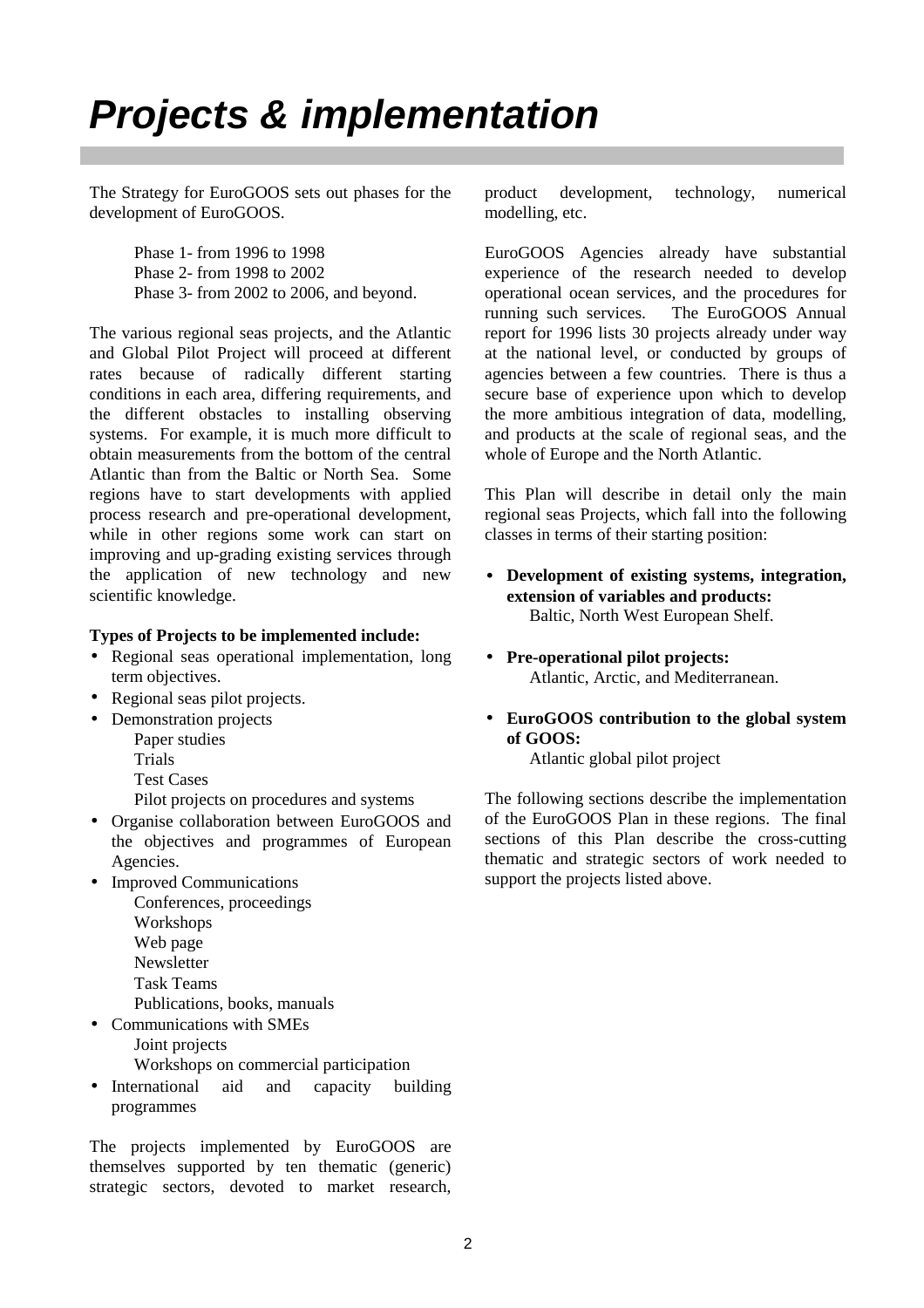## *EuroGOOS Atlantic*

Understanding the Atlantic and predicting its state is vital to Europe. Our weather and climate are dependent upon the northward transport of heat in the Atlantic surface currents. This depends upon the rate of formation of cold bottom water which sinks at the interface between the Arctic and Atlantic Oceans. More than 90% of Europe's external trade is carried by sea, much of it across the Atlantic, and most of Europe's fisheries are on the Atlantic margin and marginal seas. Oil and gas exploration now extends west of the Shetland Islands, west of Ireland, and in deep water off the coast of Norway. Prospecting is being conducted in ever deeper water, where production platforms are exposed to the full force of Atlantic storms and currents. Forces from the open ocean propagate across the margin of the continental shelf by very complex processes, and influence events in the shallow shelf seas.

Improvements in computer power, advances resulting from major science research programmes, and improvements in modelling procedures, provide the basis for operational modelling of the North Atlantic, including the prediction of fluctuations in the Gulf Stream, the Irminger current, the North Atlantic current, processes and fluctuations on the Greenland-Iceland-UK sill, and the occurrence of ventilation, convection and deep water formation. Recent reports show that there has been less ice formed off the coast of Greenland for 3 successive years.

Research models of the Atlantic are already run by several institutions in EuroGOOS, and a prototype operational model of the whole Atlantic is run by the UK Met Office. Models are also being run by the European Centre for Medium Range Weather Forecasting (ECMWF). Operational models designed to predict processes in the North West Shelf region often extend out to about 20 degrees West, illustrating the importance of observing and monitoring the ocean-shelf interface. Such models are already in operation and run by RIKZ, BSH, UK Met Office, and Norway.

The EuroGOOS Atlantic Task Team will prioritise the variables which are of maximum importance to Europe in terms of economic, social, and environmental requirements on the timescales of days to a few years. The decadal climate requirements are discussed in the Global Pilot Project

section, below. The variables on the priority list are: sea surface temperature, wind stress, wave spectrum, sea surface currents, ocean circulation, sea ice, heat transport, primary productivity, oxygen, nutrients, and some contaminants. Events to be detected, modelled, or predicted include the characteristics of the major currents, gyre and eddy fields, fronts, and deep water formation.

Observing systems already available include the observing satellites ERS2 and Topex-Poseidon, the mid-ocean drifting meteorological buoys managed by the European Group for Ocean Stations (EGOS), the chain of meteorological buoys run by the UK Met Office and IFREMER, and real time observations reported from ships of opportunity. Spanish and Portuguese agencies, because of their strong interest in Atlantic fisheries, conduct extensive observing programmes. Eumetsat has analysed the requirements for a sea ice information product derived from satellite remote sensing over the Atlantic.

New technology will be needed to gather observations from the Atlantic efficiently. Discussions are under way to extend the range of variables measured from the EGOS buoys and the IFREMER/Met Office moored buoys so as to include oceanographic measurements. Design of an Atlantic ocean observing and modelling scheme will include participation from agencies and experts in America, especially USA and Canada. Ocean models on this scale have to be interfaced with a global meteorological model, and it is not clear where the southern boundary of this strictly Eurocentric analysis and prediction project would be. It will include the Azores and the Canary Islands, and would thus extend to the Tropic of Cancer. This zone would then include the formative stages of the Gulf Stream on the western coast. The high resolution, product specific model, for the northern part of the Atlantic will interface with more generalised models of the whole Atlantic and the global ocean.

A workshop will be held during 1997, and the eventual products of this project are designed to meet the requirements for inter-seasonal climate forecasts, and present day operational services in support of shipping, fisheries, offshore hydrocarbons, and storm surge forecasting.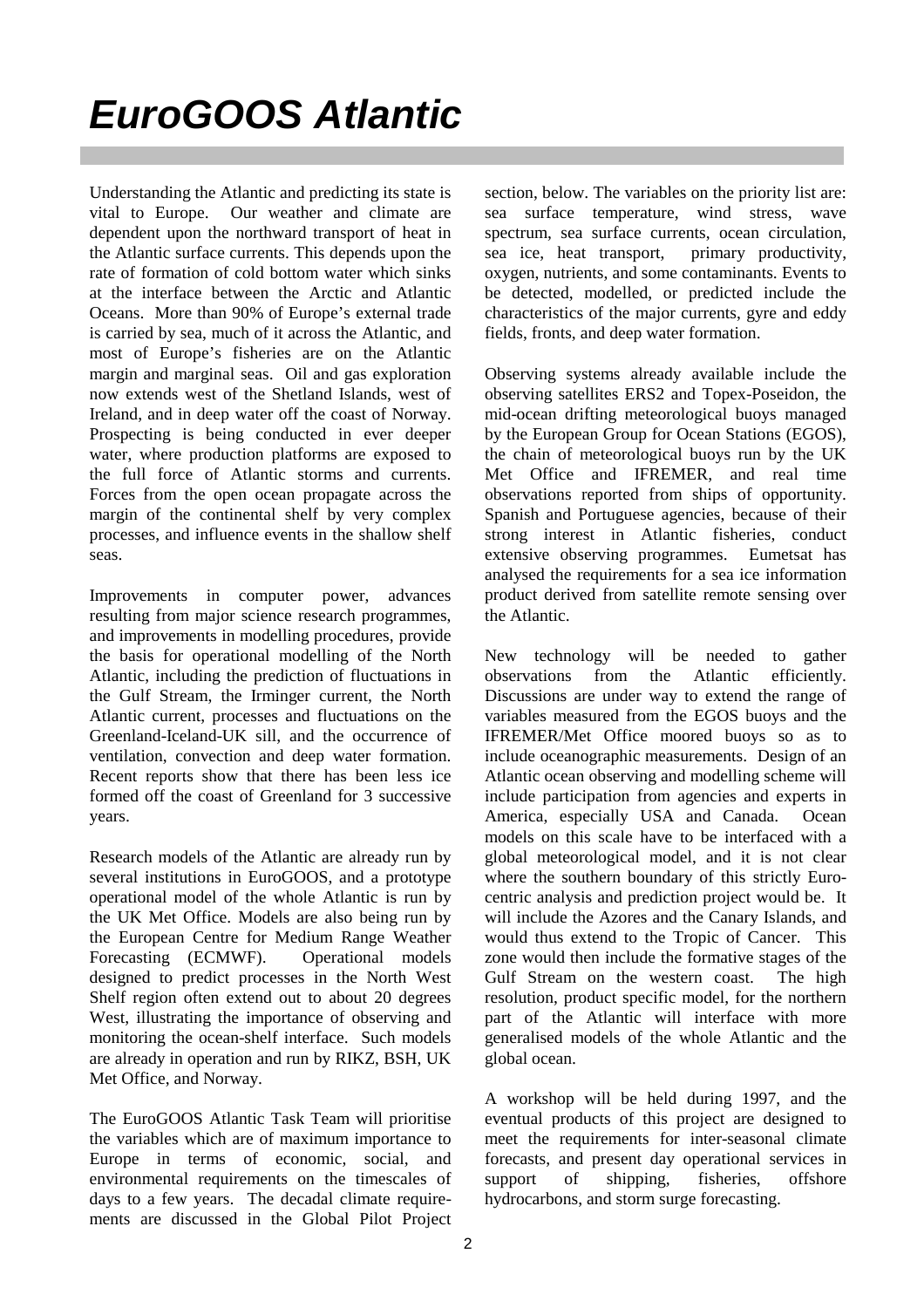### *EuroGOOS Arctic*

The Arctic region has enormous resources of offshore oil and gas, and fisheries. Marine transportation in the region is already used for the entire Siberian coast and rivers as well as having a future potential for transit between Europe and the Far East through the Northern Sea Route. Activities in the Arctic require particular care and attention in order to be able to operate efficiently and safely, and to protect the arid and vulnerable Arctic environment.

The Arctic Ocean is a system of high climatic sensitivity. Predictions of the global climate in the next century using General Circulation Models of atmosphere and ocean indicate an enhanced greenhouse warming in the Arctic relative to the lower latitudes by a factor of 2-4, which eventually may cause the ice-pack to drastically decrease or disappear. Therefore the northern seas offer the best opportunity for early detection of the 'fingerprint' of global warming.

The EuroGOOS Arctic Task Team (ATT) focuses its demonstration activities on the central European Arctic waters. Emphasis is on the Greenland, Iceland and Norwegian (GIN) Seas, the Barents Sea and the Russian Arctic. The latter is due to the fact that the relatively shallow ocean region is a primary source for marine food resources as well as an area of oil exploration.

#### **Objective of EuroGOOS Arctic Task Team**

• To develop an operational monitoring and forecasting system for the Arctic Marine Region using state-of-art remote sensing, in situ data, numerical modelling and data assimilation techniques.

#### **Sub-objectives**

- To detect trends in the large- and meso-scale sea ice parameters to help the prediction of climate change.
- To monitor sea ice parameters and ice dynamics as aid to shipping, fishing, and offshore industries working in the ice-covered areas.
- To monitor spread of marine algae blooms and pollution such as oil and radionuclides.

#### **Members of the Arctic Task Team**

Nansen Environmental and Remote Sensing Center (Norway) (chair)

Arctic and Antarctic Research Institute, Russia

- Danish Meteorological Institute
- Finnish Institute of Marine Research
- German Aerospace Research Establishment
- Hadley Centre and The Meteorological Office, UK

Institute of Marine Research, Norway

- Max Planck Institute for Meteorology, Germany
- Nansen International Environmental and Remote Sensing Center, Russia
- Norwegian Meteorological Institute Region North

AMAP - Norwegian State Pollution Control Authority (SFT)

- NPO Planeta, Russia
- Royal Danish Administration of Navigation and Hydrography
- Scott Polar Research Centre, UK

University of Kiel, Germany

#### **Existing Collaborative efforts**

- Arctic Monitoring and Assessment Programme (AMAP)
- International Arctic Buoy Programme (IABP)
- Arctic Climate System Study (ACSYS)

#### **Demonstration Projects**

Based on the expertise of the ATT Members under each of the 5 EuroGOOS modules the ATT will present relevant demonstration projects which are based on data or activities based on ongoing operational or research activities at the various participating institutions. Source activities are hence on-going, although implementation is needed for the dedicated EuroGOOS objectives. In 1997 these activities are planned for implementation through time limited demonstration projects by each of the ATT member agencies.

Module 1: Climate Monitoring, Assessment and Prediction: (a) Ice cover and Climate Changes; (b) GIN Sea Deep Water Formation; (c) Arctic Wave Climate; (d) Arctic Extreme Weather Conditions.

Module 2: Monitoring and assessment of marine living resources : (a) Arctic Plankton Productivity; (b) Fish Stocks in the Barents Sea.

Module 3: Monitoring of the coastal zone environment :(No proposed demonstration projects).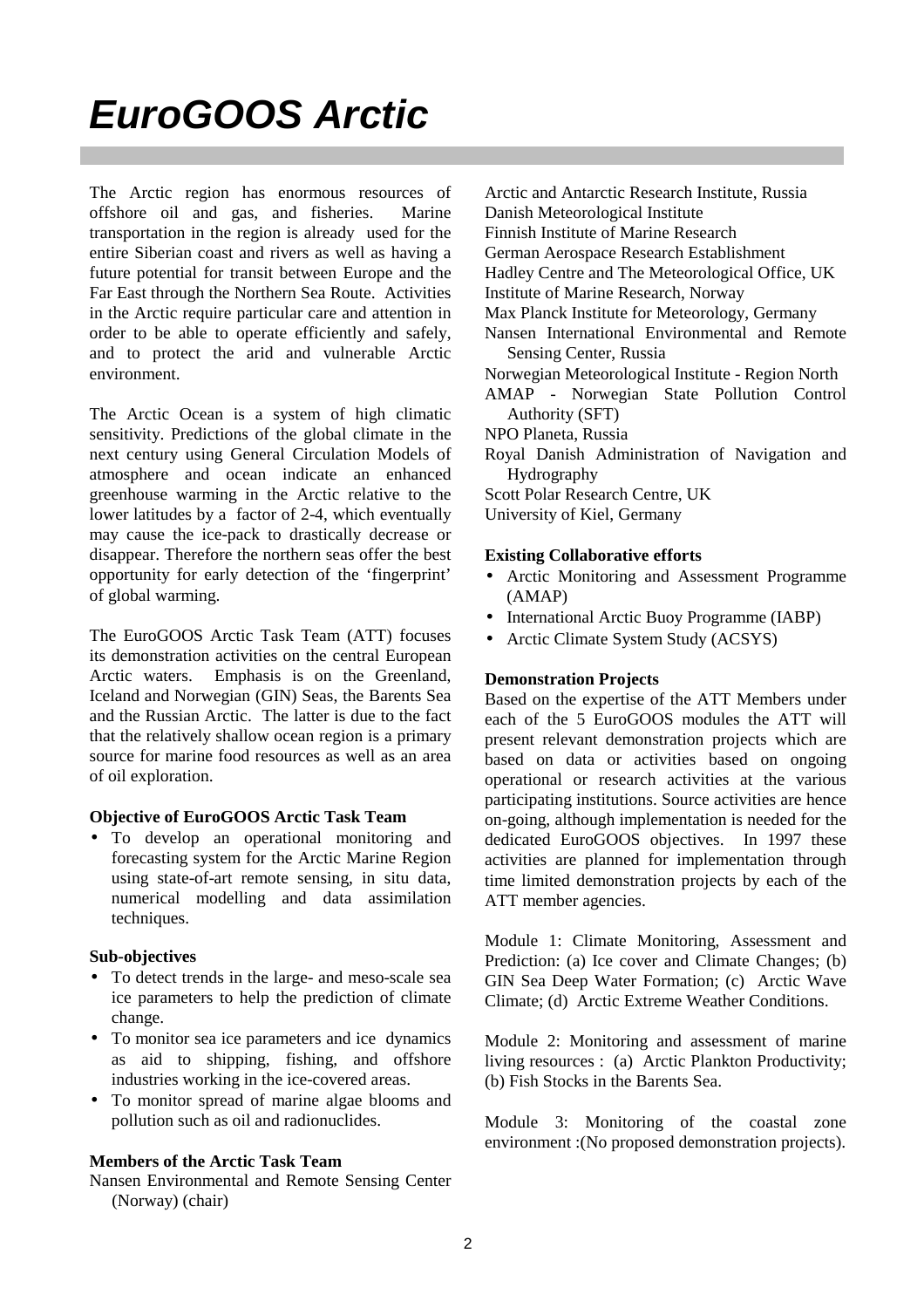Module 4: Assessment and prediction of the health of the ocean :(a) AMAP- Information on pollution: The Arctic Monitoring and Assessment Program.

Module 5: Marine meteorological and oceanographic operational services: (a) Operational Sea Ice Monitoring; (b) Sea Surface Temperature; (c) Modelling of Surface Currents.

#### **Further Perspectives**

To assure the continuity and coherence of the present activities it is necessary to place them in an international network of committed efforts by the participating institutions. The ATT will encourage and promote an implementation plan to achieve this throu co-operation in EuroGOOS.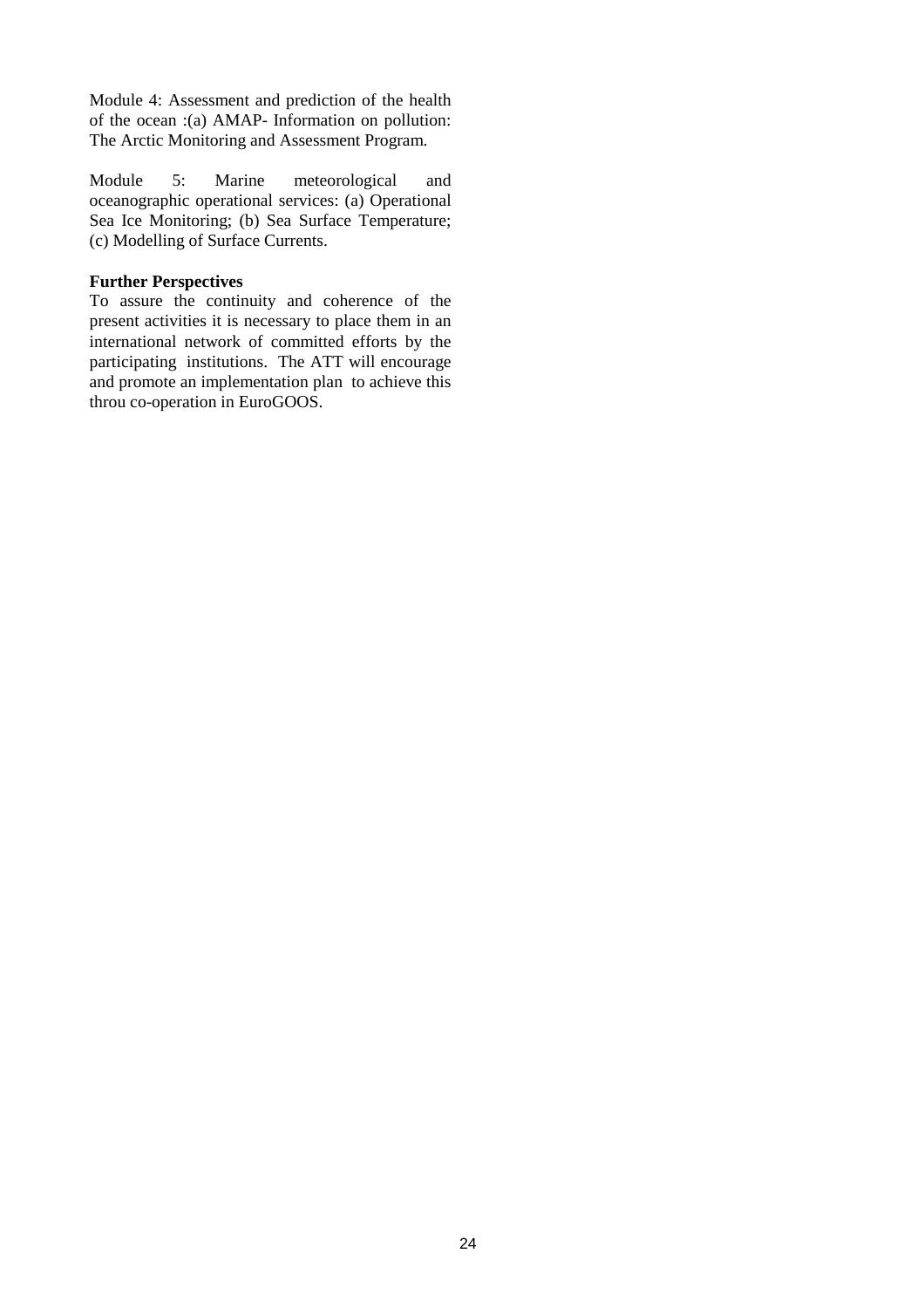### *EuroGOOS Baltic*

The EuroGOOS Baltic Project consists of developing the existing collaborative marine services and modelling provided by the agencies of the coastal states, combined with a strong programme of up-grading and improvements. There are at present active members of EuroGOOS in five of the Baltic countries: Denmark, Finland, Germany, Poland, and Sweden. Discussions are under way with agencies in Russia. There are strong regional organisations for marine collaboration, including the International Council for the Exploration of the Seas (ICES) and the Helsinki Commission (HELCOM).

The Baltic Sea is almost totally enclosed, and is bordered by nine sovereign countries. Much of the northern shore is subject to continuous geological uplift, and the sea is liable to be covered by ice in winter. The Baltic is almost tideless, with a massive freshwater inflow from many rivers. There is an extensive fishery, much internal shipping traffic, and a serious threat of pollution from large cities, industry, and agriculture. The sensitive marine environment requires continuous assessment of the best available information, regular analysis, and daily forecasts. In one form or another, operational oceanography has existed in the Baltic for decades.

Co-operation in sharing information and increase the marine data availability between countries bordering the Baltic has been effective throughout the whole of this century, in spite of different political systems. Using the "Logic of GOOS", Baltic national maritime agencies are now working within the framework of EuroGOOS to produce increased co-operation, data exchange, and new data products and forecasts.

The aim is to establish a regional infrastructure for operational oceanography as a demonstration project within EuroGOOS, and as such, a future system for the Baltic.

An important task in the EuroGOOS Baltic Test Case and Baltic GOOS (or BOOS) system, is to use the present national resources in a co-operative and effective way to establish a joint system of real-time observation and data transmission stations. We have made an inventory of national observational systems from which data could be exchanged between Members as the basis for planning. The EuroGOOS Task Team for the Baltic has

constructed a matrix of user requirements and available sources of data and technology.

Several of the required products are derived from operational models. An outline system of existing and planned computer models has been designed for several years into the future. The co-ordinated development of operational models has been carried out for several years. A High Resolution Operational Model of the Baltic Sea (HIROMB) will be operational in 1997. It includes daily validation with real time data supplied by the partners, and daily transmission of forecasted fields to all partners around the Baltic.

The development of computer code, new model components, and the infrastructure for the operational system will continue as part of the HIROMB partnership and the Baltic Test Case. A workshop is planned for April 1997 to continue the development of BOOS. The meeting will include the EuroGOOS Members, plus other Baltic agencies with national responsibilities for marine meteorology, environmental protection, and oceanography.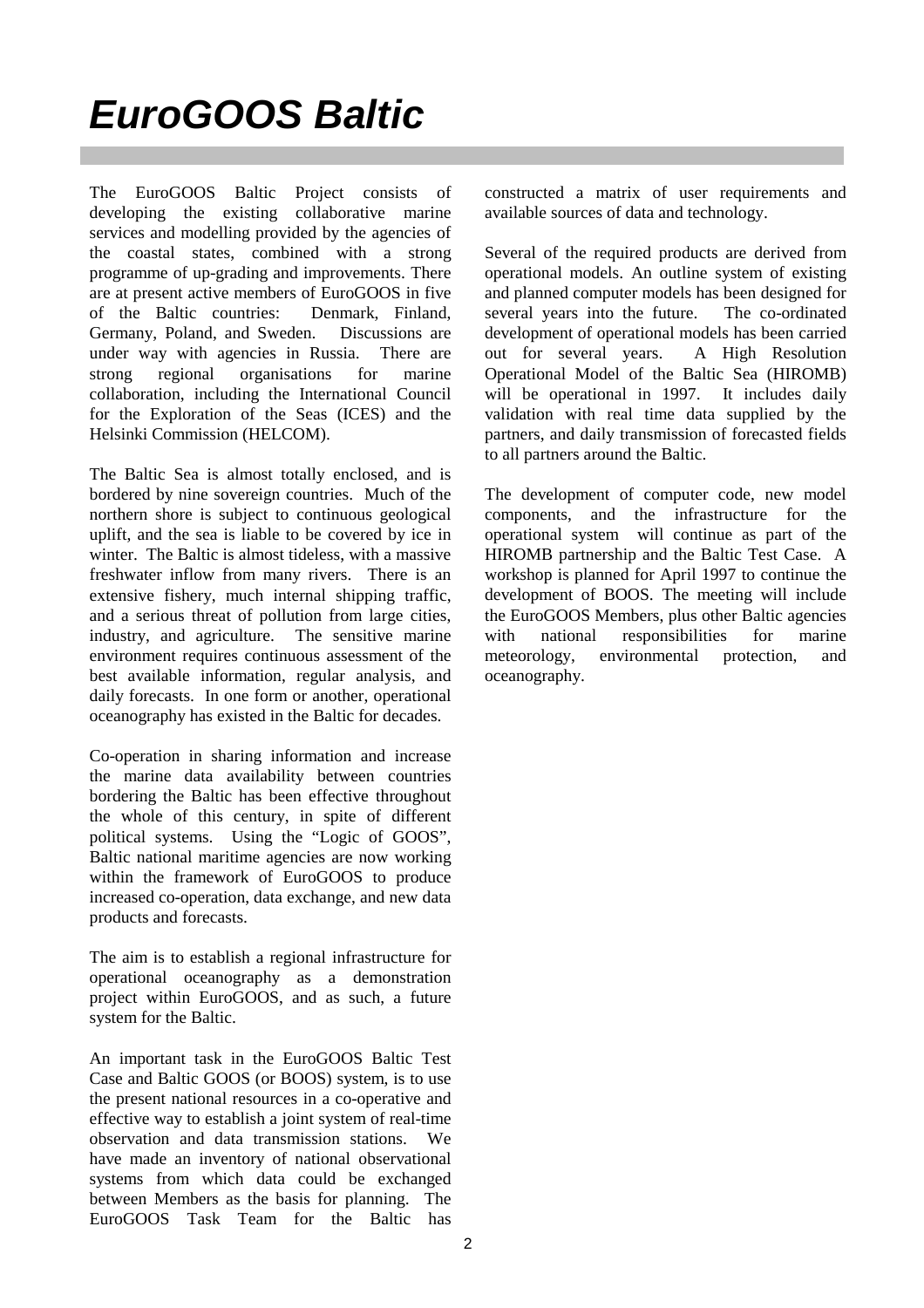### *Mediterranean Forecasting System*

The EuroGOOS Mediterranean project is a 3- year pre-operational development, structured as the first Phase of a 10 year project through operational trials and implementation to a full Mediterranean Forecasting System (MFS). The MFS proposal has been the subject of a major proposal to MAST 3.

The Mediterranean is an unusual sea area in having a very narrow continental shelf, often completely absent, and near oceanic depths of 4000m. The result is that the processes of the deep ocean basin impact almost directly on the shallow water and coast itself. The MFS is designed to meet these peculiar conditions, and provide forecasts that will be useful for fisheries management, ship-routeing, flood prevention, and control of pollution. On longer timescales, models of the Mediterranean circulation will improve weather forecasting and climate forecasting in the region, including North Africa.

The Mediterranean Forecasting System, first 3-year phase, consists of 4 core projects:

- 1) Data acquisition in Real Time fore the Mediterranean Forecasting System (DART-MFS).
- 2) Mediterranean Multisensor Moored Array:  $M^3A$ .
- 3) Impact of Data strategy and Accuracy on MSF (MedImpact).
- 4) Nowcast/Forecast System for the coastal environment in the Mediterranean (MEDFOR).

The EuroGOOS Mediterranean Task Team consists of representatives of 60 agencies and laboratories all around the Mediterranean basin. Collaboration so far shows that there is a community capable of starting pilot forecasting experiments in the Mediterranean Sea as a proof-of -concept for a future operational system. The overall goal of Phase 1 is to explore, model, and quantify the potential predictability of the ecosystem fluctuations of the Mediterranean from the overall basin scale to the coastal/shelf scale for timescales of weeks to months, through the development of a nowcastingforecasting modelling system. The pre-operational goal is to show the feasibility of a Mediterranean basin operational system for predictions of currents and biochemical parameters, and to develop interfaces to user communities for dissemination of forecast results.

The Target Operational Period (TOP) during Phase 1 will consist of 6 months with real time operational forecasts of the Mediterranean basin with 5-10 day forecasts.

The observing system for the MFS will consist of:

- 1) Temperature and salinity profile measurements from ships of opportunity on repeat sections.
- 2) Pelagic monitoring system measuring nutrient profiles, optics, primary production, phytoplankton, and zooplankton, using undulating sensor packages from ships of opportunity.
- 3) Mediterranean Moored Multisensor Array (M3A) of moored stations measuring air-sea interaction, upper thermocline current and temperature salinity profiles, and biochemical parameters.
- 4) Remotely sensed sea surface temperature, colour, and sea surface elevation, with operational analysis.
- 5) Surface drifters and floats to measure currents and water properties.
- 6) Acoustic tomography, impact assessment of acoustic data.
- 7) Numerical models and data assimilation, development of ocean-atmosphere coupling, nested regional/coastal/shelf models, ecological models for the coastal zone, predictive data products.
- 8) Data management, data flow and storage, data quality, dissemination of results.

During the TOP the Phase 1 project will generate real time forecasts under realistic working conditions, after which there will be a detailed period of analysis to assess the performance of the system, and before designing Phase 2.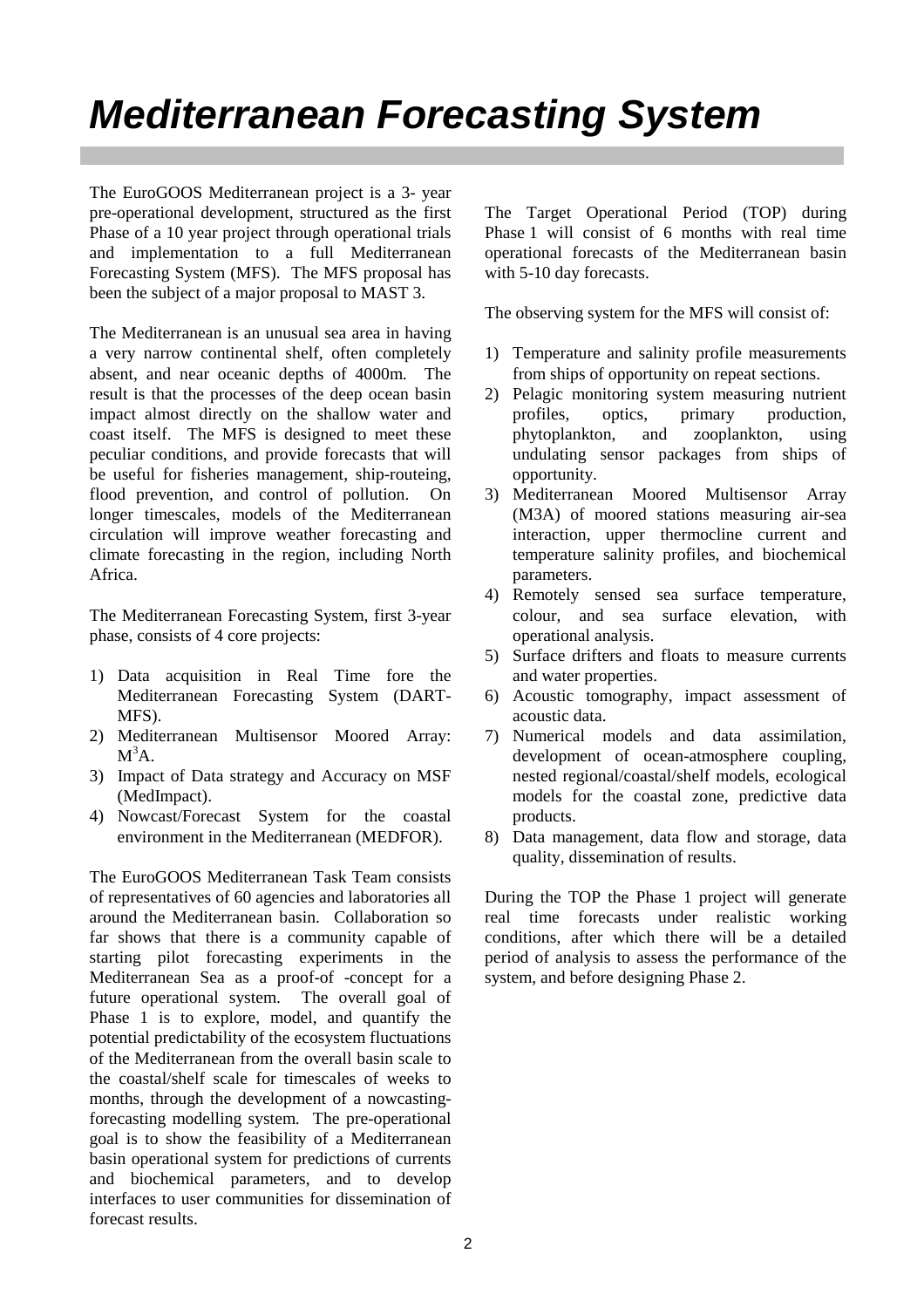### *North West European Shelf Seas*

This project consists of developing existing operational services, extending the range of variables measured, extending the coverage within the region, and increasing accuracy and period of forecast wherever possible. At present the most detailed forecasting is related to storm surge prediction in the southern North Sea, and services related to major ports and the offshore hydrocarbons industry.

The European North West Shelf regional seas include all the shallow seas from Norway, round the Shetland Islands, Scotland, Ireland, the south west UK, and to southern Brittany. In order to operate effective numerical models of the shelf seas it is necessary to include also the oceanic conditions at the edge of the continental shelf, the so-called open boundary. In practice these conditions can only be specified sufficiently accurately by observing and modelling the adjacent North Atlantic. The area of importance for this project is thus a fairly broadly defined box, as shown in the Figure opposite. The boundary should not be regarded as a hard and fast definition, but a limiting zone, within which data are highly relevant to the functioning of numerical models on the continental shelf.

The EuroGOOS NW Shelf Task Team has identified the priority variables and forecasts which are required by most organisations working in the region, which are also technically feasible in terms of operational prediction within a few years.

Existing operational models operated by EuroGOOS Agencies provide information in the following categories: Wind and wave characteristics; Currents; Sea water temperature and salinity; Sea level, tides, and storm surges; and aspects of water quality, water constituents, and sediment transport.

The Task Team has identified a practical need for forecasts of the following parameters: Temperature (surface and sub-surface), salinity (surface and subsurface), wind field, barometric pressure, rainfall, evapotranspiration, wave field and spectra, heat flux, currents (tidal, wind driven, residual, shelf edge), sea level, storm surge, shelf edge fluctuations, nutrients (nitrate, nitrite, phosphate, silicate, oxygen), suspended sediments, sediment transport, properties of coastal wetlands, sound velocity in sea water, light transmissivity, chlorophyll, fluorescence, and variation in seabed

bathymetry and bedforms. Hydrodynamic models in the region now have a resolution of the order of 600m, and there is an urgent need to improve modelling capability to include predictions of biogeochemical processes and sediment transport.

The NW Shelf Task Team is evaluating existing models, and undertaking a model validation scheme. In order to design and specify a new range of observing instrumentation it is necessary to document the entire range of existing instrument stations which deliver data reports in real time. The SeaNet Group has started such an inventory for the fixed stations on the North Sea coast. EuroGOOS is collaborating with SeaNet to increase the inventory of all routine observations in all the NW Shelf seas.

An assessment of the technology appropriate for a monitoring service in this area includes Compact Airborne Spectral Interferometry (CASI), satellite remote sensing, moored buoys, coastal instruments and tide gauges, ship-borne sections, HF radar, and observations from offshore oil rigs. There is an urgent need for improved chemical sensors, and a number of new devices are being reviewed. The installation of standard instrument packages on board commercial Ferries is likely to be an effective method for obtaining water quality and physical oceanographic data from the NW Shelf seas.

The High Precision Gridded Bathymetry Project (See Annexe 2) will provide improved bathymetric definition of the shelf seas, and hence increase accuracy of models.

The NW Shelf region includes some of the largest cities in Europe, the largest estuaries, and the most intensively exploited sea areas. Optimum management of these seas depends absolutely on an adequate flow of data from monitoring and predictive models in real time. The NW Shelf Project will progressively meet these requirements.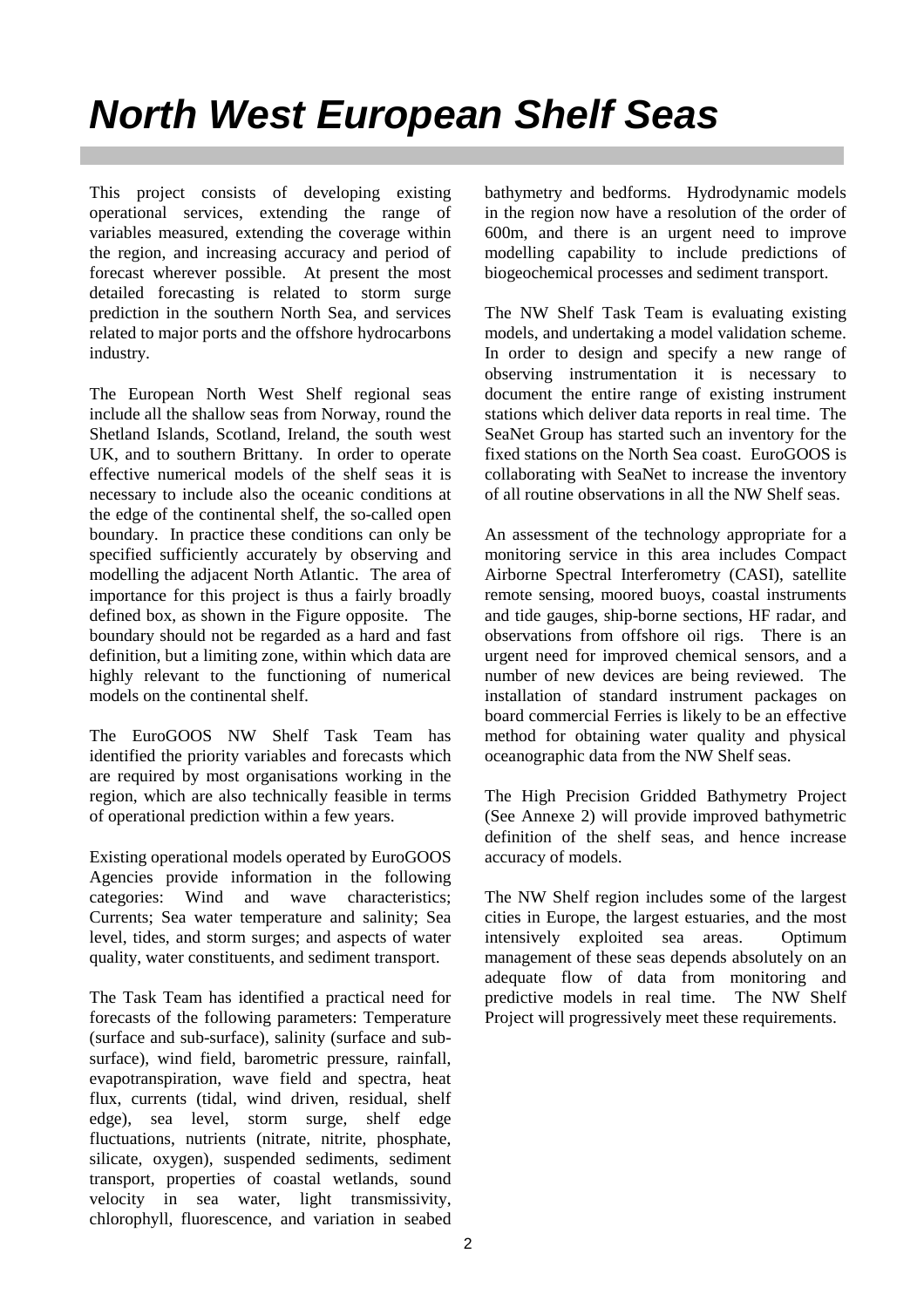### *Capacity building in developing countries*

The Global Ocean Observing System (GOOS) requires that observations be obtained equally from all parts of the world ocean, and that all states benefit equally from the services and products generated by GOOS.

Coastal states have certain jurisidictional rights over the Exclusive Economic Zones (EEZs) and it is important that all coastal states are involved in the design and implementation of GOOS. European states individually have historic links with many developing countries, and collectively the EU pursues a policy of support for aid to developing countries.

EuroGOOS has established a Study Group for Aid and Capacity Building. Two sessions of the EuroGOOS Conference were dedicated to Aid and Capacity Building, and links were established with delegates from Indonesia, Kenya, and Colombia.

The EuroGOOS objectives of technical aid and assistance in the context of operational oceanography and GOOS are:

- Co-operation and capacity building in relation to North African and other Mediterranean developing states in order to advance a basinwide system in the Mediterranean.
- Aid and capacity building in support of regions with which European countries have historical links, such as southern Africa, Latin America, Carribbean, and regions in the Indian Ocean and Pacific, and South East Asia.
- Collaboration with Eastern Europe and Russia, especially in the Baltic, Arctic, and possibly in the Black Sea.

Assistance in marine technology development, design of local observing systems, data processing, and the distribution of data products, is best achieved through a long-term association or partnership between the countries or agencies involved. Capacity building requires a range of initiatives in technology, infrastructure development, connections with global data systems, personnel training, student exchanges, and other professional contacts.

The main international funding mechanism for implementation of the decisions of UNCED and Agenda 21 is the Global Environment Facility a joint program of the World Bank, UNEP and UNDP. This provides assistance to developing countries. In 1994 the GEF decided to concentrate its actions in 4 main areas, of which international waters is one.

EuroGOOS is maintaining contacts with the appropriate committees and advisory groups in GEF, so as provide assistance in the design of projects, and to collaborate with developing countries.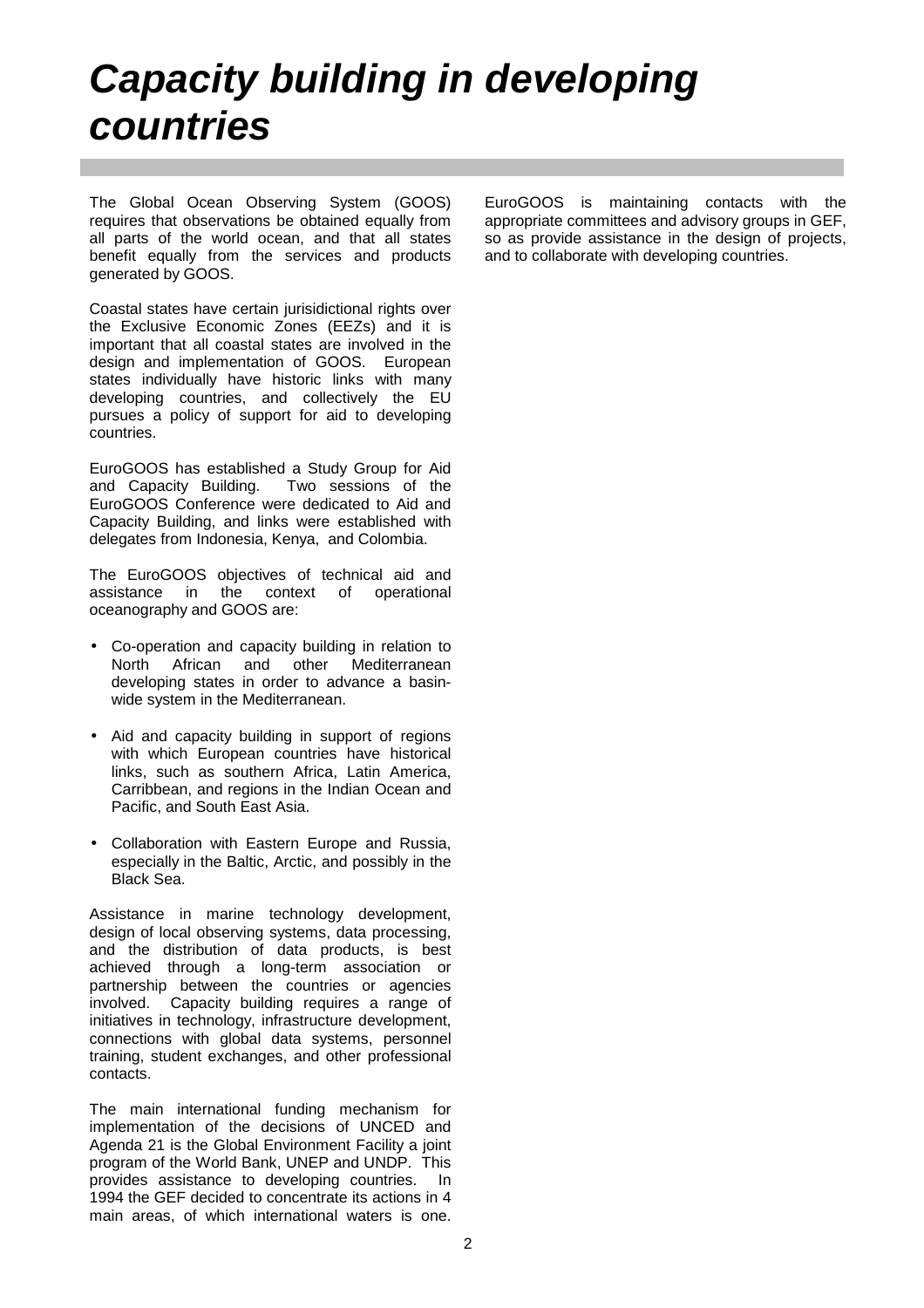### *Global participation: A Global Pilot Project*

European oceanographic and space organisations should take responsibility for a component of the global observing system of GOOS. Through ESA, CNES, ECMWF, and Eumetsat, there are already activities in global remote sensing of the ocean, and the operation of global models. The UK Met Office is already running global ocean models in prototype. In parallel with the launch of EuroGOOS, an association of agencies in the Pacific (from Japan, Russia, China, and Korea) has formed the North East Asian Region of GOOS (NEAR-GOOS). EuroGOOS is in routine correspondence with NEAR-GOOS, and NEAR-GOOS representatives attended the EuroGOOS Conference. The European initiative in GOOS will thus complement the initiatives in other regions on the global scale.

The best mechanism for European contribution to GOOS as a whole is still under review. EuroGOOS Members have decided that it is logical for Europe to concentrate resources on the Atlantic as a component of the global ocean. This is distinct from the regional concentration on the North Atlantic discussed in Section 4. All the Modules of GOOS, Health of the Ocean, Ocean Services, Living Marine Resources, and Coastal Management, depend upon routine modelling and forecasting of the conditions of the open ocean on a global scale, thus providing the boundary conditions for local and specialised models. This is in addition to the long term objective of measuring the ocean to make climate predictions.

Paleoclimatological records show decadal changes in the North Atlantic, but there is no evidence of simultaneous changes occurring in Antarctica. The changes, and the regional differences in change, are certainly linked to ocean circulation, and are almost certainly controlled by it. If we can learn the causes of decadal change, spot its precursors, and forecast it, there will be substantial economic benefits to humanity.

Whether or not we can forecast decadal changes a century ahead, given the chaotic nature of fluid flows, we can surely forecast decades ahead once we know enough about the patterns of decadal change in the ocean and have sufficient observations. This is an exciting and tractable challenge. Where WOCE will survey the oceans

once over seven years, decadal change forecasting will require ocean-wide data more frequently, perhaps monthly or seasonally and certainly annually, on an ongoing basis. The signatures of decadal change cannot be observed from satellites. These changes are small compared to the seasonal variations that occur in the surface layers of the ocean and require precise measurements deep in the ocean's interior.

The European contribution to monitoring and modelling the Atlantic should thus support both the short term modelling and boundary conditions needed for local operational services, and the long term requirement for climate monitoring and forecasting on decadal scales.

The global monitoring and modelling of the open ocean on this scale will not resolve the phases of individual features or events such as oceanic eddies and jet meanders. It would monitor and predict large scale average fluxes. A preliminary design would be based on the results of WOCE and CLIVAR. EuroGOOS agencies have experience of working in all areas of the Atlantic from the Arctic Ocean to the Antarctic continent. Many countries with Agencies in EuroGOOS operate Antarctic bases, supported by supply ships. EuroGOOS will seek to involve American agencies in the planning and development of an Atlantic Pilot Project for GOOS.

Global ocean-atmosphere models in future will be based on higher resolution, and will require greater computing power. European agencies, or EuroGOOS collectively, will seek to ensure that major facilities in support of the GOOS system are located in Europe.

EuroGOOS plans a Workshop progress this proposal for late 1997. The rate of progress on this topic will be determined by the outcome of consultations during 1997, and discussions with J-GOOS and I-GOOS.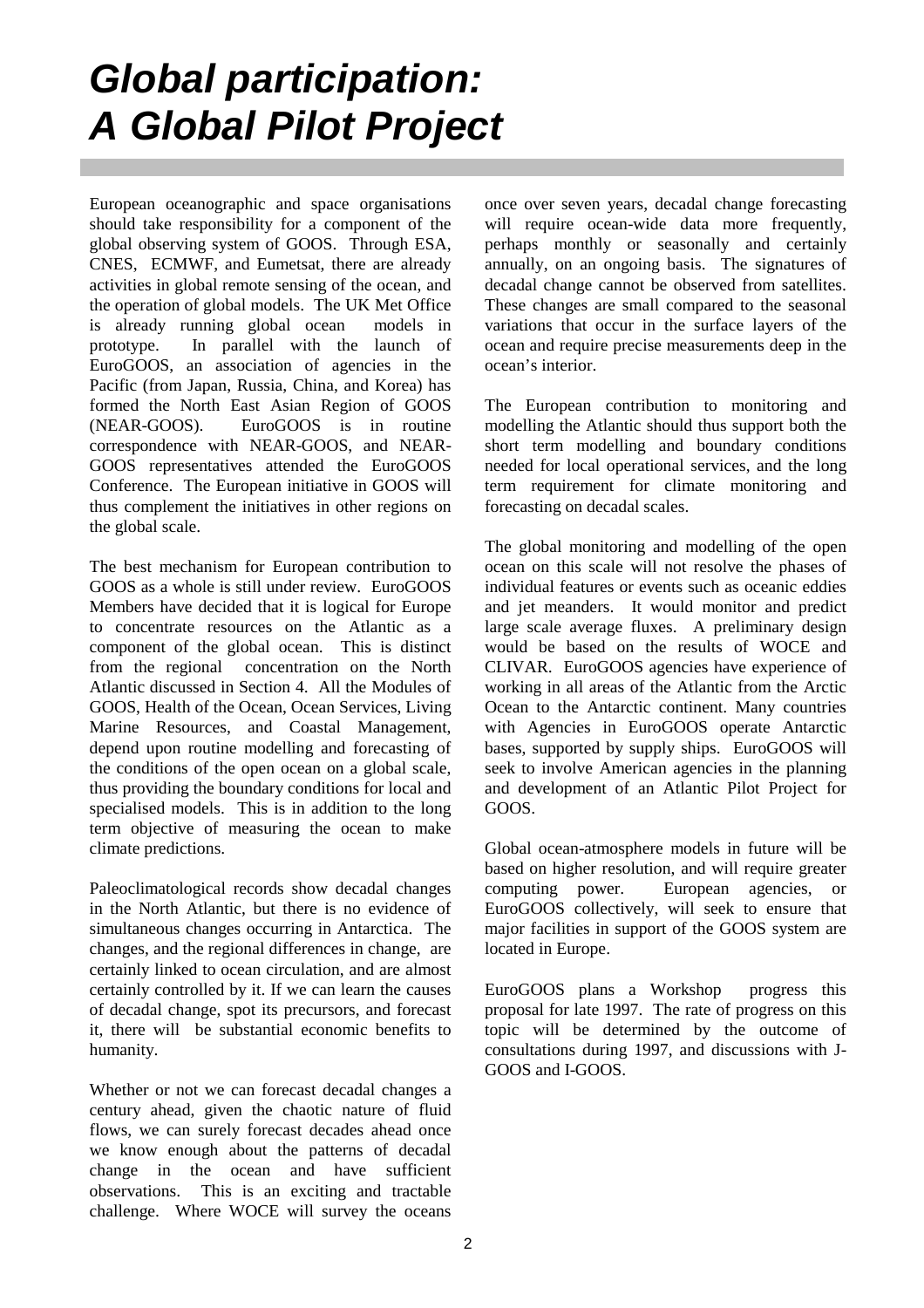### *Strategic sectors & generic support*

The main regional seas, Atlantic, and Global Projects planned by EuroGOOS depend upon an extensive range of generic, cross-cutting, background studies and analysis. Some of these sectors have formal Working Groups or Task Teams to carry out the work, others are flagged as permanent matters of concern to EuroGOOS, with tasks allocated to individual Members, or to the Secretariat, on an ad hoc basis. The projects and sub-projects listed in Annexe 2 are designed to fulfil the objectives identified during 1995-96, looking up to 6- 10 years ahead. The main regional seas Projects appear under item 5 on the list below. The other activities and sub-projects support the Regional Task Teams, or are components of other strategic sectors. Often a single project or subproject supports several strategic sectors. Almost all the strategic sectors combine to support the Regional Seas Projects, except where a sub-project is specifically targeted at a single sea.

In the following list each strategic sector is shown with the status of the group working on it, and the project numbers shown in Annexe 2 which are related to it.

#### **Strategic sectors of EuroGOOS and relation to Projects listed in Annexe 2**

- 1. Identification of users, customers, and beneficiaries. (Projects 1, 3, 9, 21)
- 2. Economic studies (Projects 6, 9).
- 3. The science basis for EuroGOOS, (Working Group) (Projects 2, 7, 18)
- 4. The technology basis for EuroGOOS . (Working Group), (Projects 4, 16)
- 5. Case studies, trials, and pilot projects. (Regional Seas Task Teams) (Projects 5, 11, 13, 14, 19).
- 6. Operational design of observing systems. (Projects 5, 7, 17, 18)
- 7. Numerical modelling, data assimilation. (7, 17, 18).
- 8. Product development for customers. (Projects 16, 21).
- 9. Global dimension, GOOS, aid and capacity building. (Study Group, consultant) (Projects 10, 15).
- 10. Links to other European agencies.(Responsibility of Officers and Secretariat).

The two main subsidiary bodies of EuroGOOS are the Technology Plan Working Group (TPWG) and the Science Advisory Working Group (SAWG).

The TPWG has the responsibility to review all technological systems at present available for implementing operational ocean observing systems, to analyse the devices which are under development, and identify those sectors where further technological research is needed to meet the requirements. Surveys and workshops have been conducted, and reports are in preparation. Recommendations include development of a multisensor package for installation on ships of opportunity, research on chemical sensors of longer duration with low maintenance (6-12 months maintenance-free), solid state sensors, integration of in situ, airborne, and satellite observing systems, novel robotic instrument platforms, standardised communications technology, land-based radar systems, and novel under-ice observing instruments. A space technology plan for EuroGOOS will be produced. Commercial companies and SMEs will be involved in trials and pilot projects.

The SAWG has the responsibility to specify the scientific basis for EuroGOOS. The SAWG has identified as priority the need to explore the absolute limits of predictability of ocean and shelf seas processes. Deterministic and climatic predictions must be extended to the practical limits to meet operational objectives, but the reasons for limits must be understood. This project will permit calculation of trade-offs in decisions regarding investment in more observations, or higher accuracy, or more parameters, or bigger computers, or better modelling software, or better data assimilation programmes.

EuroGOOS has identified training of skilled personnel as an objective. The development of operational oceanography both commercially and as a public service creates a demand for marine professionals who work in a high tech scientific environment, but who are not research scientists. It is a new career. EuroGOOS will co-operate with training institutions to promote appropriate courses, both within Europe, and as part of aid programmes and capacity building.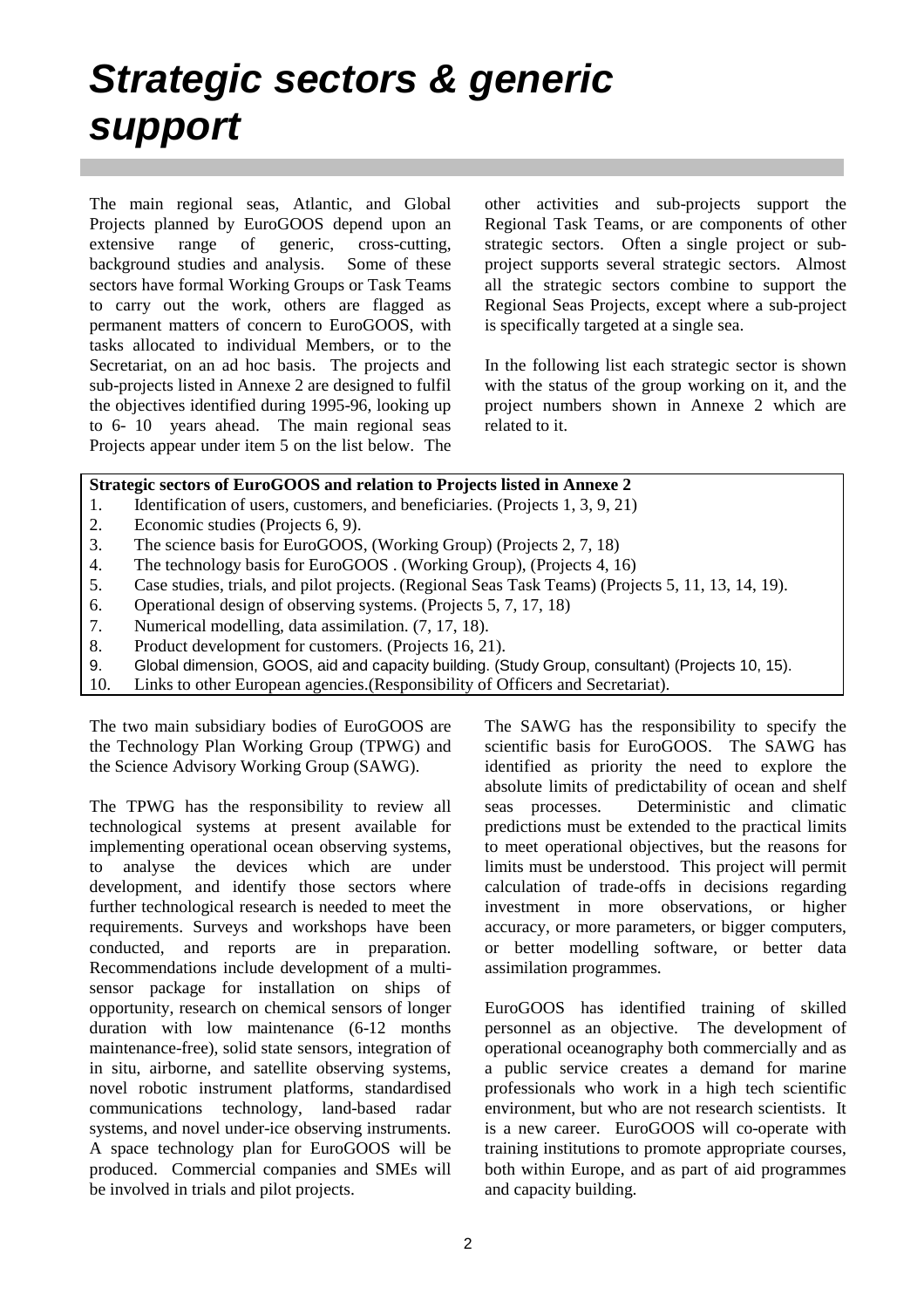### *Funding*

EuroGOOS Member agencies have in many cases the responsibility to provide operational services at the national or regional level. They have existing programmes of funding at that level, and forward budget plans. Those EuroGOOS Members which concentrate on research, similarly have science plans and objectives. The work so far carried out directly by EuroGOOS has been funded from existing Agency budgets, with the exception of support for the EuroGOOS Conference from EC, ESA, and EUROMAR.

Additionally, Members are conducting a wide range of projects, research programmes, and providing operational maritime services, listed in Annexe 1. Some of these projects have been the recipients of EC support, but many of them are funded at national level, or by collaboration of national agencies.

EuroGOOS Projects listed in Annexe 2 are in different stages of development. Some have already been submitted to MAST3. Others are being developed as part of a series of Concerted Actions, or composite Concerted Actions. Some will be more appropriate for consideration as Supporting Initiatives. In separate documents EuroGOOS is submitting to the EC estimates of costs and timescales for each project or group of projects, together with full scientific, technical and administrative descriptions in the appropriate proposal formats.

The present proposals listed in Annexe 2 are those which have been developed principally for the short term period up to the year 2000, although many of the projects will lead onto more activities on longer timescales. At present all activities planned and requiring European funding are either paper studies, workshops, technology development, or applied preoperational research. Within one or two years joint operational projects are likely to developed, which cannot be funded through science budgets. EuroGOOS will have to consider other European mechanisms based on infrastructure, regional support, or the requirements of European Agencies to meet operational objectives.

EuroGOOS will seek collaboration with European Organisations such as ESF, ESA, Eumetsat, CEOS, EEA, and ECMWF.

On the global scale the participation of EuroGOOS Members in GOOS, or GOOS Pilot Projects, may be eligible for non-European funds. Projects involving developing countries, such as in the South Atlantic, may be suitable for World Bank or GEF support.

EuroGOOS will seek to obtain funding support for the projects listed in Annexe 2, and engage consultants to organise the collaboration needed for each project. If projects are grouped into composite Concerted Actions, this will permit a consistent and coherent effort to be allocated, working within short timescales.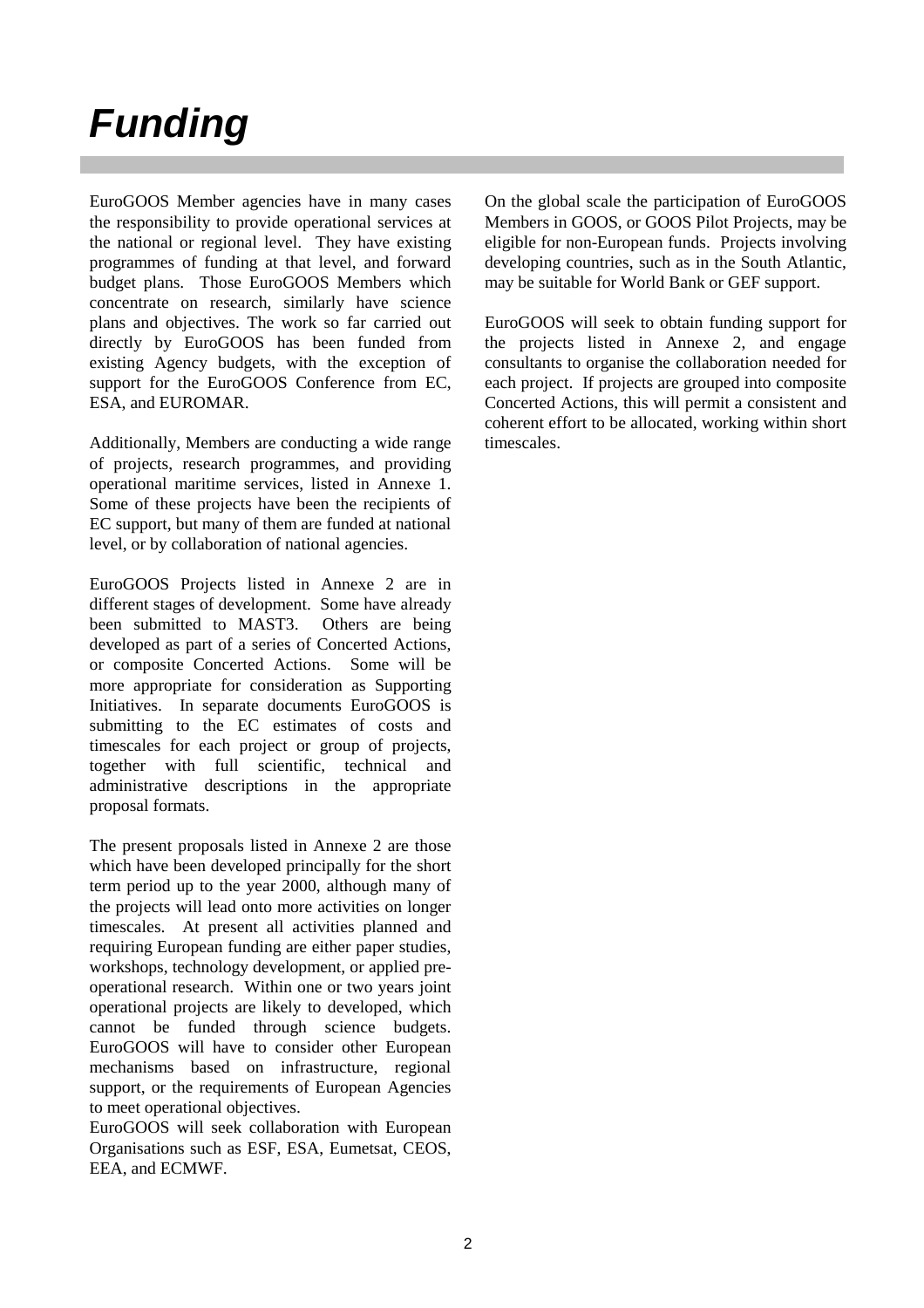The following projects have been notified to EuroGOOS by Members who wish these activities to be recognised as associated with EuroGOOS, and contributing to the objectives of EuroGOOS. This list includes multi-national projects which have been supported by EC funding, and national level operational observing projects.

- 1. Mediterranean Forecasting System, submitted to MAST-3 by the EuroGOOS Mediterranean Task Team, co-ordinated by CNR, Italy.
- 2. POSEICOM. Pollutant sea surveillance system by high precision electrical conductivity measurements. Submitted to MAST-3, co-ordinated by CNR, Italy.
- 3. DIADEM. Advanced Data Assimilation Systems for Monitoring, Forecasting and Management of the European Coastal Zone. Submitted to MAST-3, co-ordinated by Nansen Environmental and Remote Sensing Centre, Norway.
- 4. AOSGE. Arctic Ocean System in the Global Environment, co-ordinated by Nansen Environmental and Remote Sensing Centre, Norway.
- 5. POSEIDON. Marine environmental monitoring, forecasting and information system for Greek waters. National Centre for Marine Research and Hellenic Information System, Greece.
- 6. CAMS. Integrated, Interactive Monitoring System for the Coastal Marine Environment. EOS, JRC, FAO, ISMARE, NCMR, Irish Marine Data Centre.
- 7. RIMD. Reo Integrada de Mareografos. (Integration and zero level all Spanish tide gauge network), Instituto Espanol Oceanografia, Instituto Geografico Nacional, Puertos del Estado, Instituto Hidrografico de la Marina.
- 8. RAYO. Reo de Alerta y Observacion. (Meteorological and wave monitoring buoy network), Puertos del Estado, Spain.
- 9. ENVALDAT. Customer Valuation of Environmental Data. Irish Marine Data Centre, with JRC, SOC, PML, GKSS, NIOZ.
- 10. COLORS. Coastal Ocean Colour Remote Sensing. Irish Marine Data Centre, with JRC, SOC, PML, GKSS, NIOZ.
- 11. Survey of Capacity in Ireland for Operational Oceanographic Observations. Irish Marine Data Centre, Marine Institute, Coastal Resources Centre, Ireland.
- 12. Oceanographic Monitoring of Danish Waters. Royal Danish Administration of Navigation and Hydrography, Denmark.
- 13. Ship of Opportunity Programme (lines AX-3 and AX-11), BSH, Germany.
- 14. North Sea and Baltic Network of automatic oceanographic stations (5 North Sea and 6 Baltic), BSH, Germany.
- 15. Contribution to Monitoring Programmes of OSPAR and HELCOM. BSH, Germany.
- 16. Joint Federal/States Monitoring Programme in German Coastal Waters. BSH and Agencies of the German States.
- 17. Hydrographic Section across North Atlantic at about 48ºN. BSH, Germany.
- 18. Weekly SST Charts in North Sea and Baltic, daily ice charts; from NOAA Satellite data reception. BSH, Germany.
- 19. Deutsches Ozeanographisches Datenzentrum (German Oceanographic Data Centre). BSH, Germany.
- 20. Water level, Storm Surge, and Ice forecasts for German coast. BSH, Germany.
- 21. Operational modelling (waves, water level, storm surge, currents, transport and spreading of conservative substances). BSH, Germany.
- 22. Co-ordination of German contribution to GOOS. BSH, Germany.
- 23. Estudio Series Historicas de Datos Oceanograficos: Proyecto Radiales. 6 Sections across the Spanish continental shelf, monthly surveys. Instituto Espanol Oceanografia.
- 24. ESTOC. Estacio Europea de Series Temporales Oceanicas de Canarias. Instituto Español Oceanografia, Instituto Canario de Ciencias Marina, Institut für Meereskunde, Universität Kiel.
- 25. Baseline coastal survey. Environment Agency, UK.
- 26. PROMISE, comparative modelling study, co-ordinated by POL, NERC. UK.
- 27. Note: See list of operational oceanographic repeat observations published by IACMST, UK.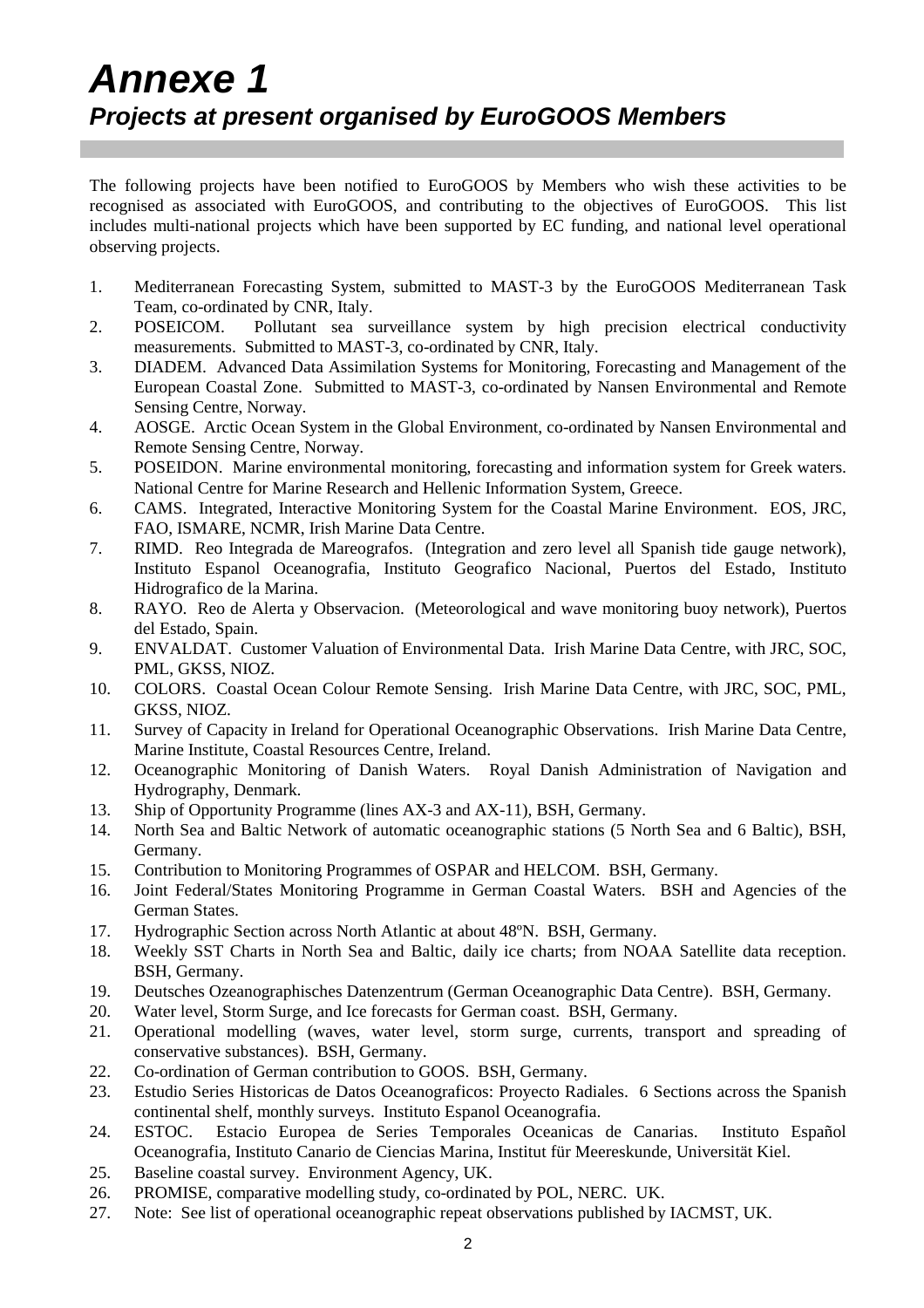- 28. Ice service. Finnish Institute of Marine Research.
- 29. Water level and wave service. Finnish Institute of Marine Research.
- 30. Algae blooms. Finnish Institute of Marine Research and FEC.
- 31. OSIMS (Operational Ice Monitoring in Europe). Finnish Institute of Marine Research, DMI, NERSC.
- 32. IMSI. Finnish Institute of Marine Research, HUT, DMI, NERSC, TUD, IFREMER.
- 33. Ice model. Finnish Institute of Marine Research.
- 34. EMAC. Finnish Institute of Marine Research, HUT.
- 35. Wave studies. Finnish Institute of Marine Research.
- 36. Water level studies. Finnish Institute of Marine Research.
- 37. Hydrodynamical-Ecological Models. Finnish Institute of Marine Research.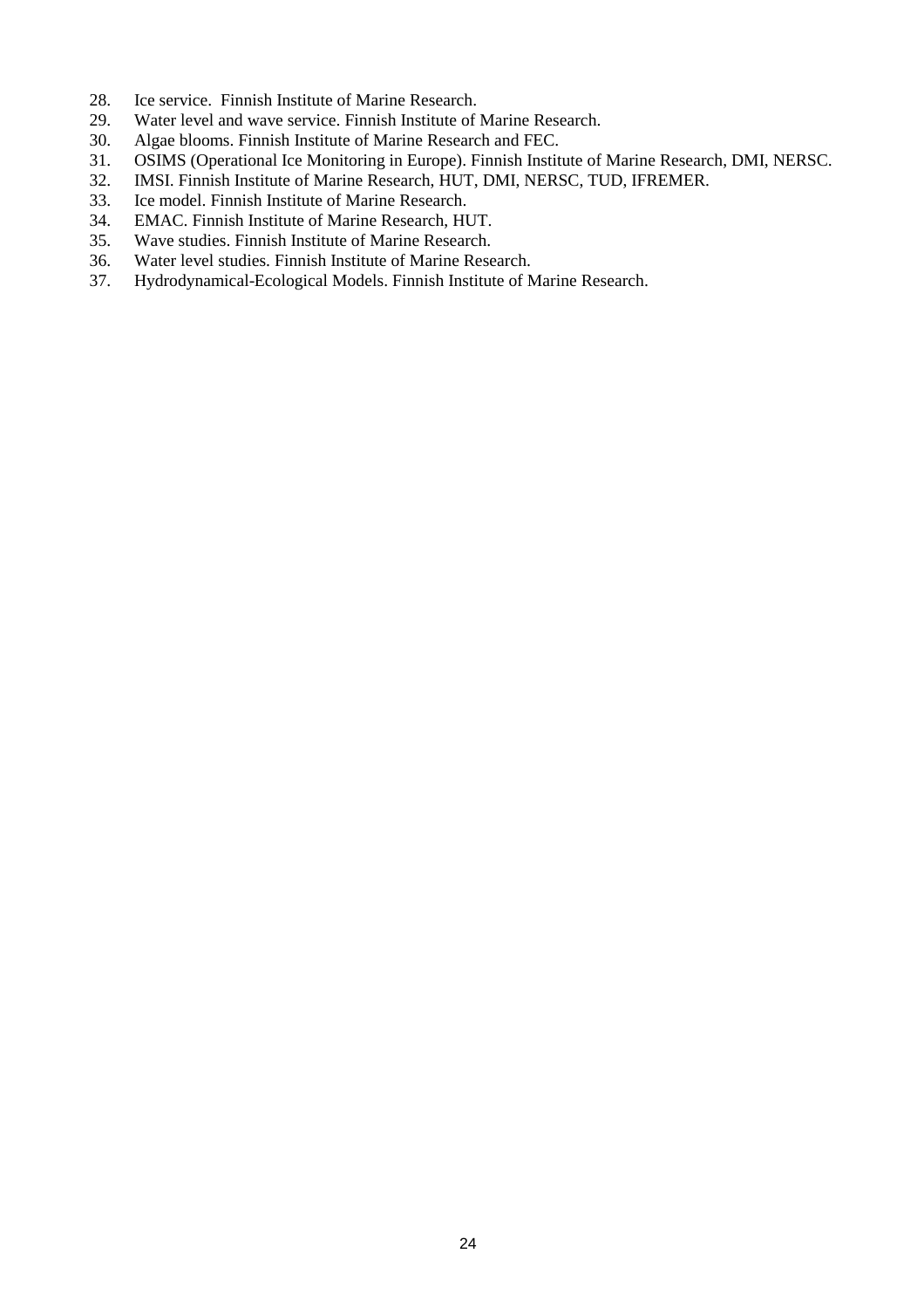The following projects are those planned by EuroGOOS during 1996, and either submitted for funding, or in the stage of proposal drafting.

- 1. EuroGOOS Publications series.
- 2. Standard high precision gridded bathymetry of the European continental shelf and Mediterranean.
- 3. Industrial liaison programme with SMEs.
- 4. Automatic real time instrument suite for installation on ferries to measure water properties.
- 5. North West Shelf observing station inventory.
- 6. Economic impact of a Mediterranean Forecasting System.
- 7. Analysis of the limits of predictability from ocean numerical models.
- 8. Long term policy analysis for European operational oceanography.
- 9. Standardised economic methodology for quantifying maritime industries and services in Europe.
- 10. Support for one third of the cost of a contractor to prepare the Plan for GOOS.
- 11. Mediterranean Forecasting System.
- 13. EuroGOOS Arctic Pilot Project.
- 14. EuroGOOS Baltic Pilot Project.
- 15. Aid and capacity building for developing countries.
- 16. Oceanographic Technology Working Group information data base.
- 17. North West Shelf validation of numerical forecasting models.
- 18. Scientific Advisory Working Group, simulation and sensitivity experiment.
- 19. EuroGOOS Atlantic project.
- 20. EuroGOOS Global Pilot Project: the Atlantic component of GOOS.
- 21. EuroGOOS data requirements survey, data processing and analysis.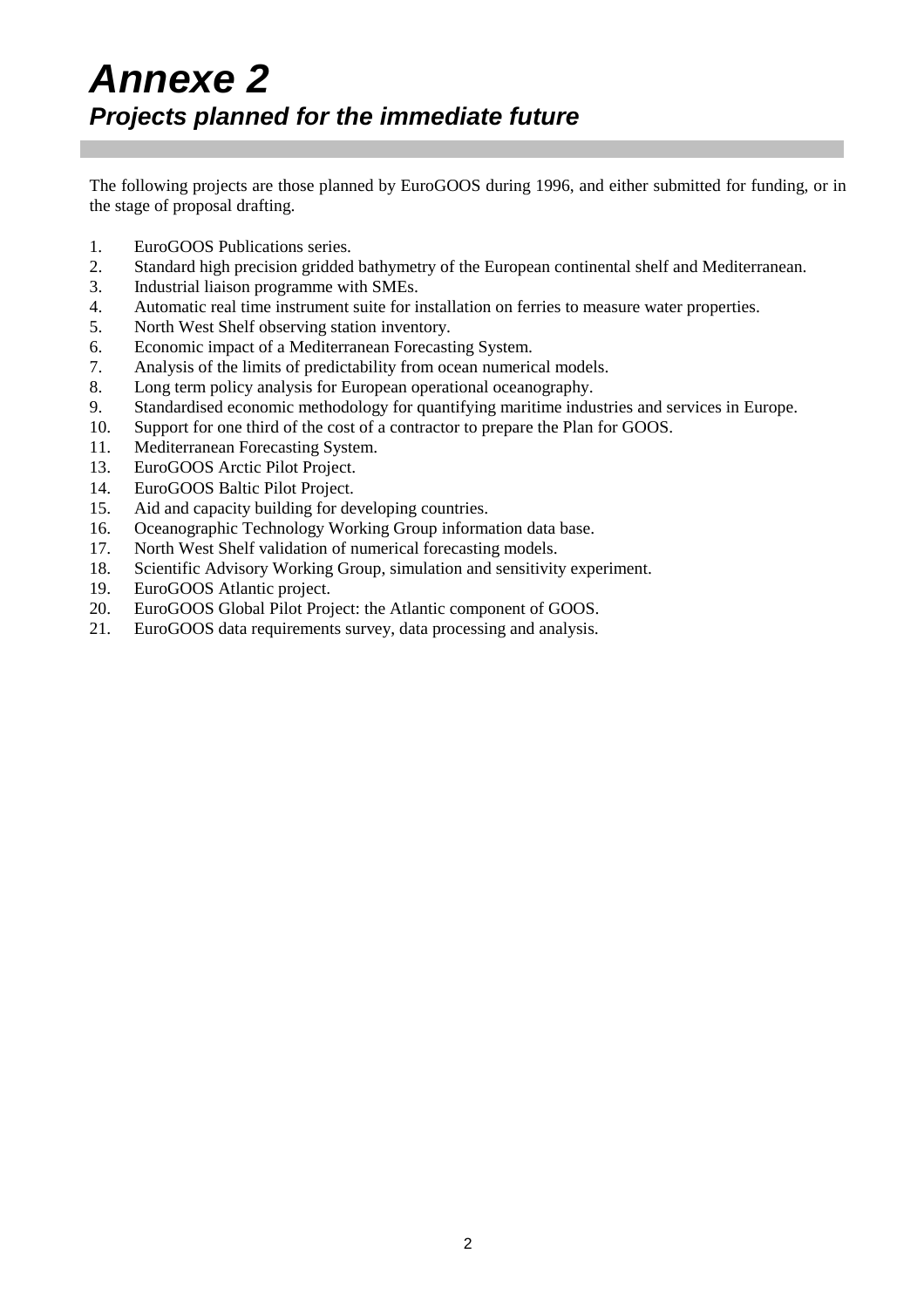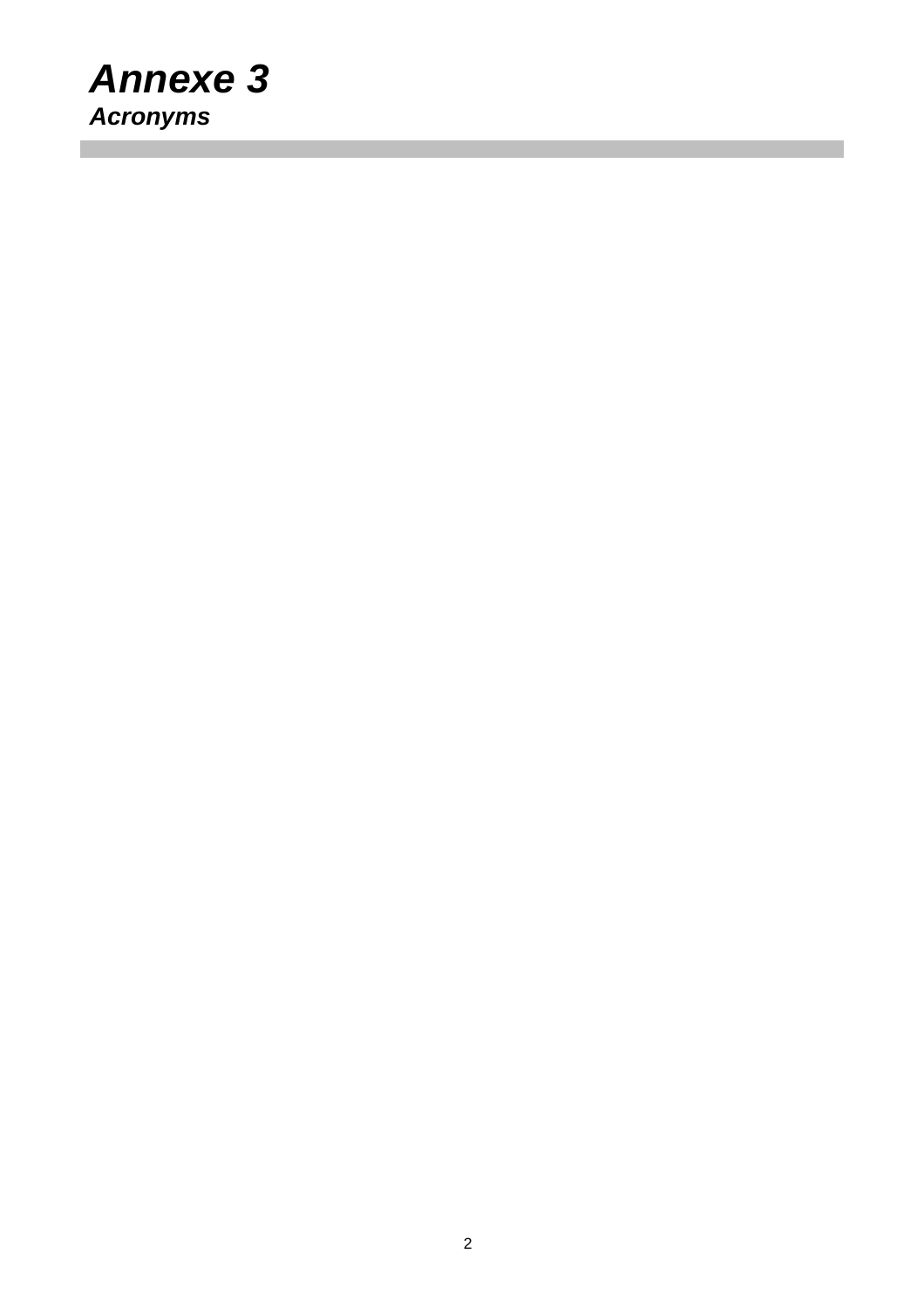### *Annexe 4 Addresses*

#### **Belgium**

Eric Delhez University of Liège Geohydrohynamics & Environment Research (GHER) Sart Tilman B5 B-4000 Liege Tel: +32 43 66 33 55 Fax: +32 43 66 23 55 E-mail: E.Delhez@ulg.ac.be

#### Dr G Pichot

Management Unit of the North Sea and Scheldt Estuary Mathematical Models (MUMM) Ministère de la Santé Publique et de l'Environnement Gulledelle 100 B-1200 Bruxelles Tel: +32 2 7732111 Fax: +32 2 7706972 E-mail: mummgp@camme.ac.be

#### **Denmark**

Dr Erik Buch Royal Danish Administration of Navigation and Hydrography P O Box 1919 DK 1023 Copenhagen K Tel: +45 32 68 95 00 Fax: +45 31 57 43 41 E-mail: farvebu@unidhp.uni-c.dk

### **Finland**

Dr Pentti Mälkki Finnish Institute of Marine Research PO Box 33 FIN-00931 Helsinki Tel:  $+3589613941$ Fax: +358 9 613 94494 E-mail: malkki@fimr.fi

### **France**

Prof Michel Glass IFREMER Technopolis 40 155, rue Jean Jacques Rousseau 92138 Issy-les-Moulineaux Tel: +331 4648 2222  $Fax: +331 4648 2224$ E-mail: michel.glass@ifremer.fr Dominique Marbouty Météo France 1 quai Branly 75340 Paris Cedex 07 Tel: +331 45 56 71 71 Fax:  $+331\,45\,56\,70\,05$ E-mail: dominique.marbouty@meteo.fr

#### **Germany**

Prof Dieter Kohnke Bundesamt für Seeschiffahrt und Hydrographie (BSH) Bernhard-Nocht-Str. 78 D. 20305 Hamburg Tel: +49 40 3190 3400 Fax: +49 40 3190 5000 E-mail: Dieter.Kohnke@M4.Hamburg.BSH.d400.d e

**Greece** Dr G Triantafyllou Institution of Marine Biology of Crete (IMBC) PO Box 2214, Heraklion 71003 Crete Tel: +3081 242022 Fax: +3081 241882 E-mail: gt@imbc.gr

#### Dr C Tziavos National Centre for Marine Research Aghios Kosmas Hellinikon 16604 Athens

Tel: +30 1 9820212 Fax: +30 1 9833095 E-mail: ctziavos@edp.ncmr.ariadne-t.gr

#### **Ireland**

Bronwyn Cahill Ismaré Marine Institute 80 Harcourt Street Dublin 2 Tel: 353 1 4757100 Fax: 353 1 4757104 E-mail: bronwyn.cahill@marine.ie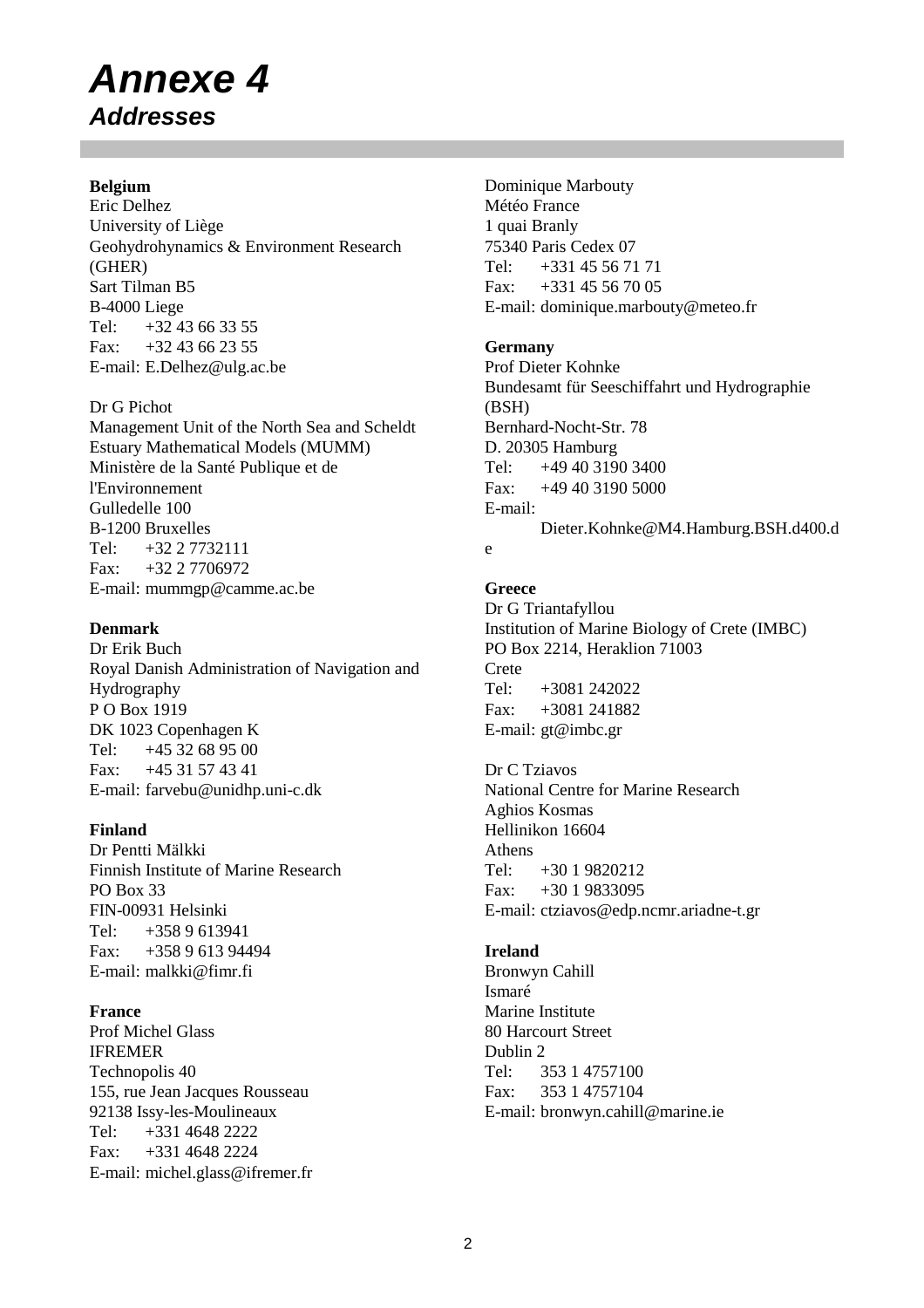#### **Italy**

Dr Vincenzo Ferrara Director, Task Force on Global Environment and Climate Change ENEA - Environment Department Via Anguillarese 301 00060 Roma Tel:  $+39630483608$ Fax: +39 6 30486695 E-mail: ferrara@infos1.casaccia.enea.it

Dr Silvana Vallerga CNR Euroufficio - A RI GE Via De Marini 6 16146 Genova Tel: +39 335 30 3130, +39 10 6475 810 +39 783 22027, 22032 Fax: +39 10 6475 800; 39 783 22002 E-mail: Vallerga@Server.Area.Ge.cnr.it

#### **Netherlands**

Dr Leendert J Droppert National Institute for Coastal and Marine Management/RIKZ Directoraat-Generaal Rijkswaterstaat PO Box 20907 2500 EX The Hague Tel: +31 70 3114551 Fax: +31 70 3114321 E-mail: droppert@rikz.rws.minvenw.nl

Dr Jan H Stel Director, Netherlands Geosciences Foundation PO Box 93120 2509 AC The Hague Tel: +31 70 344 07 80 Fax: +31 70 383 21 73 E-mail: goa@nwo.nl

#### **Norway**

Arne Grammeltvedt, Director DNMI Norwegian Meteorological Institute PO Box 43 Blindern 0313 Oslo Tel:  $+4722963000$ Fax:  $+4722963050$ E-mail: lillian.svendsen@dnmi.no

Prof Ola M Johannessen Nansen Environmental and Remote Sensing Center Edvard Griegsvei 3a N-5037 Solheimsviken Tel: +47 55 29 72 88 Fax:  $+47,5520,0050$ E-mail: ola.johannessen@nrsc.no

Mr Roald Saetre Research Director Institute of Marine Research PO Box 1870 Nordnes 5024 Bergen Tel:  $+47,55,23,8500$ Fax: +47 55 23 85 84 E-mail: Roald.Saetre@imr.no

#### **Poland**

Mr Wlodzimierz Krzyminski Institute of Meteorology and Water Management Maritime Branch Waszyngtona 42 81-342 Gdynia Tel: +48 58 20 52 21 Fax: +48 58 20 71 01 E-mail: krzymins@stratus.imgw.gdynia.pl

Dr Jan Piechura Institute of Oceanology Polish Academy of Sciences Powstanców Warszawy 55 81-712 Sopot Tel: +48 58 517281 Fax: +48 58 512130 E-mail: piechura@ocean.iopan.gda.pl

#### **Spain**

Dr Gregorio Parrilla Instituto Espanol de Oceanografia (CICYT) Ministerio de Agricultura, Pesca y Alimentacion Corazon de Maria 8-1 28002 Madrid Tel: +34 1 347 3608 Fax: +34 1 413 5597 E-mail: gregorio.parrilla@md.ieo.es

Sr A Ruiz de Elvira Puertos del Estado Clima Marítimo Avda. del Partenón 10 E-28042 Madrid Tel: +341 524 5568 (direct), +341 524 5500 Fax: 341 524 5506 341 524 5502 E-mail: ant@puertos.es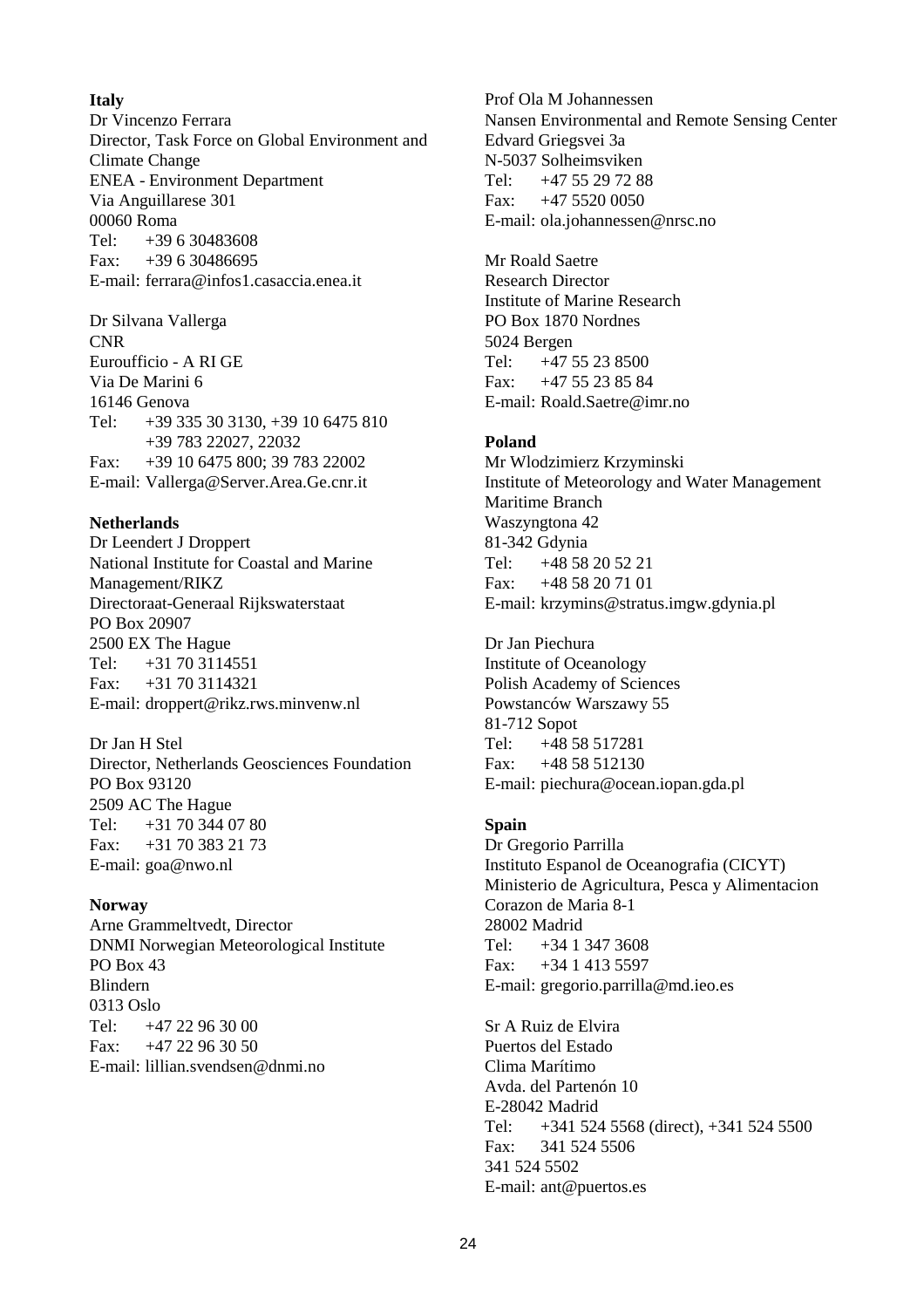#### **Sweden**

Hans Dahlin Swedish Meteorological and Hydrological Institute S-601 76 Norrköping Tel: +46 11 15 83 05 Fax:  $+46$  11 15 83 50 E-mail: hdahlin@smhi.se

#### **UK**

Dr Howard Cattle Head, Ocean Applications Meteorological Office London Road Bracknell Berkshire RG12 2SZ Tel: direct: +44 1344 856209 s'board: +44 1344 420242 Fax: +44 1344 854898 E-mail: hcattle@meto.govt.uk

Mr David Palmer National Centre for Instrumentation and Marine Surveillance Rivers House Lower Bristol Road Bath Avon BA2 9ES Tel: +44 1278 457333 Ext. 4237 Fax: +44 1225 469939 E-mail: 100750.1466@compuserve.com

Prof J G Shepherd Director, Southampton Oceanography Centre Empress Dock, European Way Southampton SO14 3ZH Tel: +1703-595106 Fax: +1703-595107 E-mail: j.g.shepherd@southampton.ac.uk